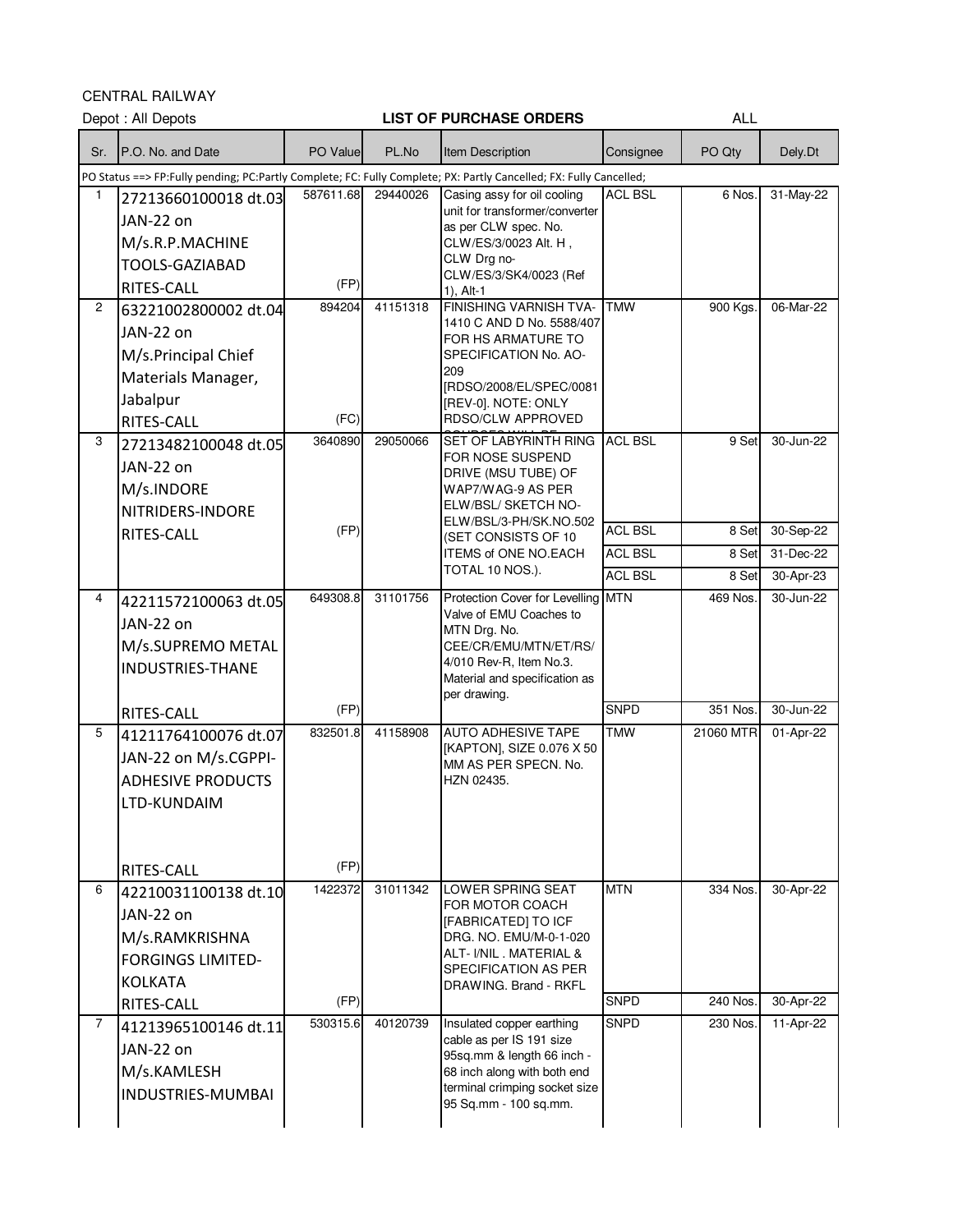|    | RITES-CALL                | (FP)      |          |                                                             |                |            |           |
|----|---------------------------|-----------|----------|-------------------------------------------------------------|----------------|------------|-----------|
| 8  | 38211472100155 dt.11      | 720832.5  | 33427094 | DENSIFIED THERMAL                                           | <b>MTN</b>     | 1125 Nos.  | 22-Apr-22 |
|    | JAN-22 on                 |           |          | <b>BONDED POLYESTER</b><br><b>BLOCKS FOR MIDDLE</b>         |                |            |           |
|    | M/s.ORIENTAL RAIL         |           |          | AND UPPER BERTH, SIZE:                                      |                |            |           |
|    | <b>INFRASTRUCTURE</b>     |           |          | 38 x 610 x 1780 mm, TO<br>MTN DRG. No. MISC. SK.-           |                |            |           |
|    | LIMITED-MUMBAI            |           |          | 3746, ALT -2, ITEM No.-2.                                   |                |            |           |
|    | RITES-CALL                | (FP)      |          | <b>MATERIAL AND</b>                                         |                |            |           |
| 9  | 36211822100160 dt.11      | 546823.8  | 46535548 | 25 kV, AC S.P. 1250 AMPS                                    | WAGON/BS       | 19 Set     | 30-Aug-22 |
|    | JAN-22 on M/s.A B         |           |          | <b>ISOLATOR, WITHOUT</b><br>INSULATORS AND                  |                |            |           |
|    | <b>ENGINEERING</b>        |           |          | <b>EARTHING HEEL</b>                                        |                |            |           |
|    | CONCERN-KOLKATA           |           |          | CONFIRMING TO RDSO                                          |                |            |           |
|    |                           |           |          | SPECIFICATION NO.<br>ETI/OHE/16(1/94) WITH A                |                |            |           |
|    | RITES-CALL                | (FP)      |          | & C SLIP NO.1 & 2 OR                                        |                |            |           |
| 10 | 27213673100180 dt.12      | 747648    | 29940072 | End Frame Non Driving End                                   | <b>ACL BSL</b> | 9 Nos.     | 30-Apr-22 |
|    | JAN-22 on                 |           |          | Assly. [Machined] of WAP-5<br>Loco for Traction Motor [type |                |            |           |
|    | M/s.SPECIAL               |           |          | 6FXA 7059] as per CLW                                       |                |            |           |
|    | <b>ENGINEERING</b>        |           |          | Drg. No. 0TWD.097.012 Alt-                                  |                |            |           |
|    | <b>SERVICES LIMITED-</b>  |           |          | 2 Ref.1 and CLW<br>Specification No.                        |                |            |           |
|    | <b>KOLKATA</b>            |           |          | 4TMS.096.068 REV.1. [ABB                                    |                |            |           |
|    | RITES-CALL                | (FP)      |          | Document                                                    |                |            |           |
| 11 | 90210627700209 dt.13      | 1597802.6 | 90221035 | IS MEDIUM CHANNELS                                          | <b>ACL BSL</b> | 47000 Kgs. | 31-Mar-23 |
|    | JAN-22 on M/s.STEEL       |           |          | SIZE 100 X 50 MM TO                                         |                |            |           |
|    | <b>AUTHORITY OF INDIA</b> |           |          | IS:2062/2011 GRADE E 250<br>Cu QUALITY A. as per            |                |            |           |
|    | LIMITED-KOLKATA           |           |          | Specn. IS:2062/2011                                         |                |            |           |
|    |                           |           |          |                                                             |                |            |           |
|    |                           |           |          |                                                             |                |            |           |
|    | RITES-CALL                | (FP)      |          |                                                             |                |            |           |
| 12 | 27213966100211 dt.13      | 986810.4  | 29990038 | WIPER BLADE ASSLY.                                          | <b>KYN</b>     | 733 Nos.   | 30-Jun-22 |
|    | JAN-22 on                 |           |          | FOR M/s ELECTROMCHs<br><b>MAKE WIPER SYSTEM</b>             |                |            |           |
|    | M/s.ELECTROMECH-          |           |          | FOR WAG-9                                                   |                |            |           |
|    | <b>HARIDWAR</b>           |           |          | LOCOMOTIVES AS PER                                          |                |            |           |
|    | RITES-CALL                | (FP)      |          | M/S ELECTROMECHS<br>PT.NO. EM/3                             | AQ             | 479 Nos.   | 28-Feb-22 |
| 13 | 41211004100223 dt.17      | 753548    | 40120326 | Earthing Cable Complete                                     | <b>LTT</b>     | 620 Nos.   | 01-May-22 |
|    | JAN-22 on                 |           |          | conforming to RCF Drg. No.<br>LW-71249 Alt. a. Material as  |                |            |           |
|    | M/s.S.INTERNATIONAL       |           |          | per drawing & RCF                                           |                |            |           |
|    | S-MUMBAI                  |           |          | Specification No. EDTS-101,                                 |                |            |           |
|    | <b>RITES-CALL</b>         | (FP)      |          | Rev-C, Amendment-1, Corrg.<br>6, Annexure-1.                |                |            |           |
| 14 | 27213335100255 dt.18      | 14978920  | 29420076 | <b>SET OF GEAR AND</b>                                      | <b>ACL BSL</b> | 22 Set     | 31-May-22 |
|    | JAN-22 on M/s.SAN         |           |          | PINION OF WAP-5 LOCO<br><b>GEAR CASE CONSISTING</b>         |                |            |           |
|    | <b>ENGINEERING AND</b>    |           |          | OF (1) GEAR PINION AS                                       |                |            |           |
|    | <b>LOCOMOTIVE</b>         |           |          | PER ABB DRG. NO. IA011-                                     |                |            |           |
|    | <b>COMPANY LIMITED-</b>   |           |          | 00232 REV.I (2)<br><b>INTERMEDIATE GEAR AS</b>              |                |            |           |
|    | <b>BANGALORE</b>          |           |          | PER ABB DRG. NO. IA011-                                     |                |            |           |
|    |                           |           |          | 00231 REV.F (3) MAIN<br>GEAR AS PER AB                      |                |            |           |
|    | RITES-CALL                | (FP)      |          |                                                             | <b>ACL BSL</b> | 22 Set     | 30-Sep-22 |
|    |                           |           |          |                                                             | <b>ACL BSL</b> | 22 Set     | 31-Dec-22 |
|    |                           |           |          |                                                             | <b>ACL BSL</b> | 22 Set     | 30-Apr-23 |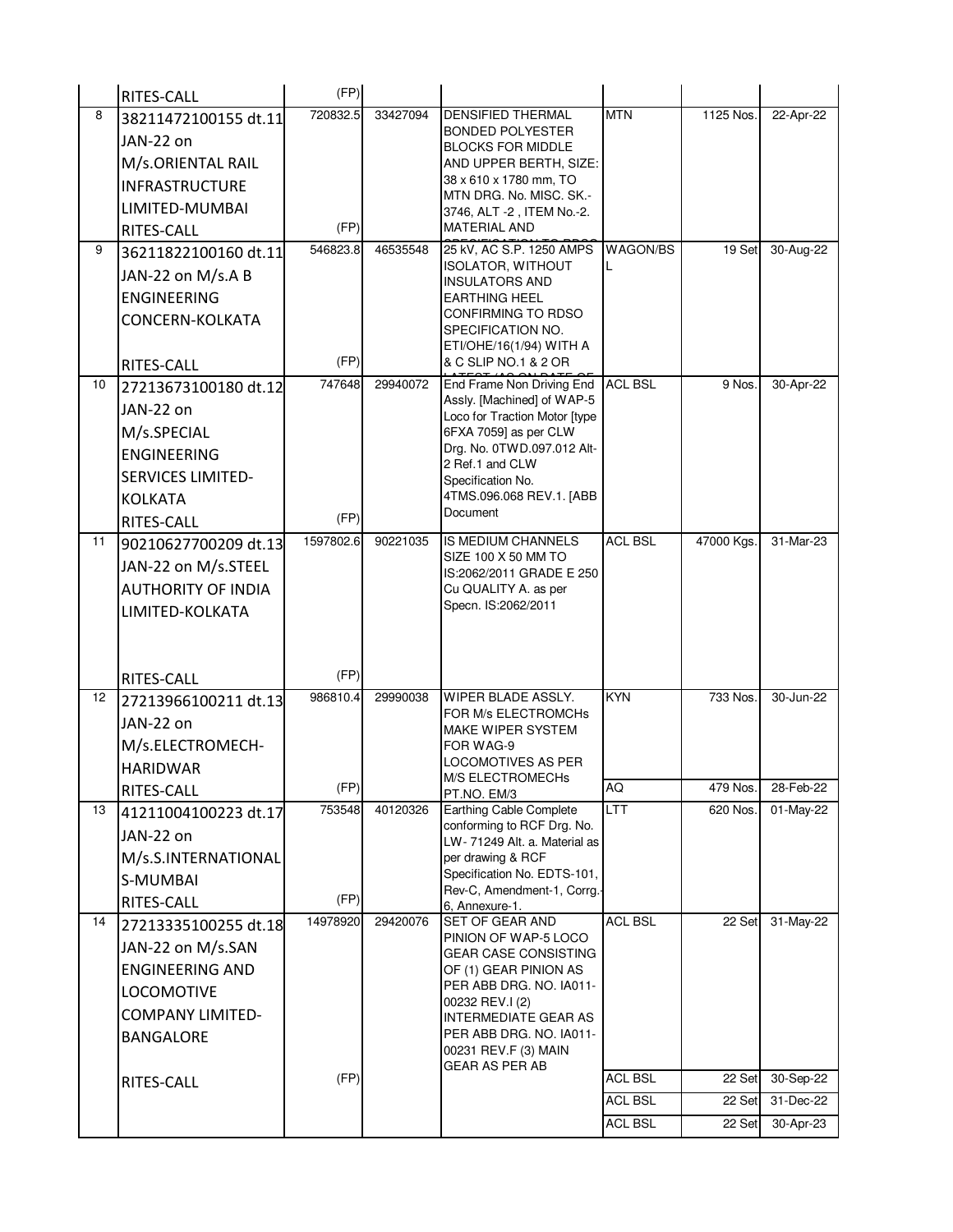| 15 | 27214645100271 dt.19               | 4156280.96 | 29948241 | Outer Labyrinth Ring For                                  | <b>ACL BSL</b> | 52 Nos.  | 30-Jun-22                            |
|----|------------------------------------|------------|----------|-----------------------------------------------------------|----------------|----------|--------------------------------------|
|    | JAN-22 on M/s.KAY                  |            |          | WAP-5 Loco as per ABB                                     |                |          |                                      |
|    | PEE EQUIPMENTS PVT                 |            |          | Drawing ID No. IA 011-<br>00225 Rev .E as per Drg.No.     |                |          |                                      |
|    | LTD-HOWRAH                         |            |          | ABB Drawing ID No.IA011-                                  |                |          |                                      |
|    |                                    |            |          | 00225 Rev-E Accepted offer:                               |                |          |                                      |
|    | RITES-CALL                         | (FP)       |          | Outer Labyrinth Ring For<br>WAP-5 Loco as per ABB         | <b>ACL BSL</b> | 52 Nos.  | 30-Sep-22                            |
| 16 | 38213378100285 dt.19               | 8394048    | 33503023 | Pad for Secondary                                         | <b>MTN</b>     | 300 Nos. | 20-Apr-22                            |
|    |                                    |            |          | Suspension to MINER's Drg.                                |                |          |                                      |
|    | JAN-22 on                          |            |          | No. 1903149 Ver-a or                                      |                |          |                                      |
|    | M/s.POLYMER                        |            |          | Equivalent & FIAT-SIG<br>Specification No.                |                |          |                                      |
|    | PRODUCTS OF INDIA-                 |            |          | 17.477.100.02.                                            |                |          |                                      |
|    | <b>BANGALORE</b>                   |            |          |                                                           |                |          |                                      |
|    | RITES-CALL                         | (FP)       |          |                                                           | <b>MTN</b>     | 474 Nos. | 31-Aug-22                            |
|    |                                    |            |          |                                                           | <b>MTN</b>     | 474 Nos. | $31$ -May-23                         |
| 17 | 26213296100288 dt.19               | 3883616    | 22540131 | <b>CYLINDRICAL ROLLER</b><br>BEARING SKF No. NJ 324       | <b>ACL BSL</b> | 322 Nos. | 30-Jun-22                            |
|    | JAN-22 on                          |            |          | ECMA P64 PVA 301 PLUS                                     |                |          |                                      |
|    | M/s.NATIONAL                       |            |          | HJ 324EC/VA 301                                           |                |          |                                      |
|    | <b>ENGINEERING</b>                 |            |          | (SHOULDER GUIDED) OR<br>FAG No. NJ 324 EM1A. P6R-         |                |          |                                      |
|    | <b>INDUSTRIES LTD.-</b>            |            |          | 155,195 F1 PLUS HJ 324F1                                  |                |          |                                      |
|    | <b>JAIPUR</b>                      |            |          | (SHOULDER GUIDED)<br>FOR CUMMUTATOR END                   |                |          |                                      |
|    | RITES-CALL                         | (FP)       |          | OF HITACHI T                                              | <b>KYN</b>     | 12 Nos.  | 30-Jun-22                            |
|    |                                    |            |          |                                                           | AQ             | 6 Nos.   | 30-Jun-22                            |
| 18 | 27212427100289 dt.19               | 908600     | 25910700 | <b>EXTERNAL SHUNT FOR</b>                                 | <b>ACL BSL</b> | 200 Nos. | 31-Dec-22                            |
|    | JAN-22 on M/s.YOKINS               |            |          | TM. AMMETER VALUE<br>1500 Amps. 60 mV TO CLW              |                |          |                                      |
|    | <b>INSTRUMENTS PVT</b>             |            |          | SPECN. NO. CLW/ES/I-21                                    |                |          |                                      |
|    | LTD-DELHI                          |            |          | ALT-A.                                                    |                |          |                                      |
|    |                                    |            |          |                                                           |                |          |                                      |
|    | RITES-CALL                         | (FP)       |          |                                                           |                |          |                                      |
| 19 | 38193383700362 dt.21               | 32678076.6 | 33509025 | <b>SOLID FORGED WHEELS</b>                                | <b>MTN</b>     | 500 Nos. | 31-Mar-22                            |
|    | JAN-22 on M/s.KLW                  |            |          | (Rough Turned) for FIAT IR<br>BOGIES (LHB COACH) to       |                |          |                                      |
|    | <b>WHEELCO SA-</b>                 |            |          | Drg No MI006615 Alt. 'a' to                               |                |          |                                      |
|    | <b>PARADISO</b>                    |            |          | RDSO Specification IRS-R-                                 |                |          |                                      |
|    | <b>RITES-CALL</b>                  | (PC)       |          | 19/93, Part II (REV-4) OF<br>July 2012. as per Drg.No.    | PR             | 514 Nos. | 31-Mar-22                            |
| 20 | 27222134100368 dt.21               | 738497.1   | 23560265 | Manual hand drive with                                    | <b>KYN</b>     | 1 Nos.   | 31-Aug-22                            |
|    | JAN-22 on M/s.RIVER                |            |          | operating handle to item No.<br>G-42 as per AALs drg. No. |                |          |                                      |
|    | <b>ENGINEERING PVT LTD-</b>        |            |          | 9980385081803 or S42 as                                   |                |          |                                      |
|    | <b>GREATER NOIDA</b>               |            |          | per BTs drg. No.SWT-                                      |                |          |                                      |
|    |                                    |            |          | 135037-R1 OR RDSO drg.                                    |                |          |                                      |
|    |                                    |            |          |                                                           |                |          |                                      |
|    |                                    |            |          | No. S-42/SKEL-4625 item to<br>be procured from approved   |                |          |                                      |
|    |                                    | (FP)       |          | so                                                        | <b>ACL BSL</b> | 32 Nos.  | 31-Aug-22                            |
| 21 | RITES-CALL<br>41211112100039 dt.05 | 1979504.28 | 40122244 | THIN WALLED E-BEAM                                        | <b>MTN</b>     | 384 MTR  | 01-Apr-22                            |
|    |                                    |            |          | IRRADIATION/CHEMICAL                                      |                |          |                                      |
|    | JAN-22 on M/s.APAR                 |            |          | <b>CURING PROCESS</b>                                     |                |          |                                      |
|    | <b>INDUSTRIES LTD. UNIT</b>        |            |          | FLEXIBLE CABLE WITH<br>COPPER CONDUCTOR,                  |                |          |                                      |
|    | <b>UNIFLEX CABLES-</b>             |            |          | WORKING VOLTAGE 750V                                      |                |          |                                      |
|    | <b>MUMBAI</b>                      |            |          | GRADE SIZE 25 SQ. MM,<br>AS PER RDSO SPECN. No.           |                |          |                                      |
|    |                                    |            |          | ELRS/SPEC/ELC/0019 REV-                                   | <b>ACL BSL</b> | 2180 MTR |                                      |
|    | RITES-CALL                         | (FP)       |          | 4 OF FEBRUARY 2018                                        | <b>ACL BSL</b> | 3000 MTR | 01-Apr-22<br>$\overline{31}$ -Aug-22 |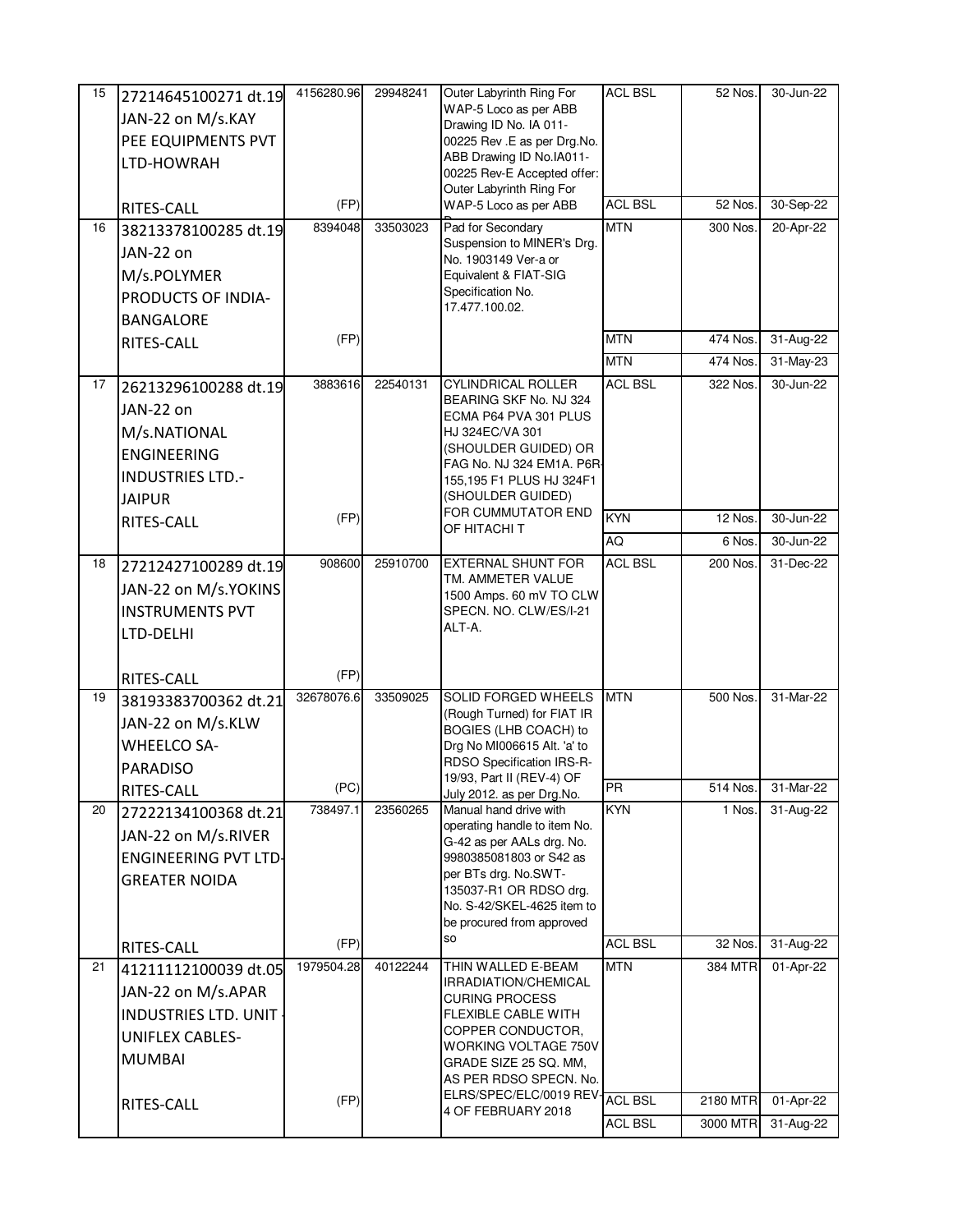| 22 | 27214620100074 dt.06     | 5182899.84 | 25979504 | <b>BRAKE SHOE, AS PER</b>                                   | <b>ACL BSL</b> | 379 Nos.  | 31-May-22               |
|----|--------------------------|------------|----------|-------------------------------------------------------------|----------------|-----------|-------------------------|
|    | JAN-22 on M/s.LAXMI      |            |          | <b>RDSO DRG</b><br>NO.D/BG1753/X2, ALT-8 AS                 |                |           |                         |
|    | <b>STEEL CRAFT</b>       |            |          | PER SPEC.NO M and                                           |                |           |                         |
|    | INDUSTRIES-GWALIOR       |            |          | C/MTD/101/2007.                                             |                |           |                         |
|    |                          |            |          |                                                             |                |           |                         |
|    | <b>RITES-CALL</b>        | (FP)       |          |                                                             | <b>ACL BSL</b> | 379 Nos.  | 30-Sep-22               |
|    |                          |            |          |                                                             | <b>ACL BSL</b> | 379 Nos.  | 31-Dec-22               |
|    |                          |            |          |                                                             | <b>ACL BSL</b> | 378 Nos.  | 30-Apr-23               |
|    |                          |            |          |                                                             | AQ             | 119 Nos.  | $31$ -May-22            |
|    |                          |            |          |                                                             | AQ             | 119 Nos.  | 30-Sep-22               |
|    |                          |            |          |                                                             | AQ             | 119 Nos.  | 31-Dec-22               |
|    |                          |            |          |                                                             | AQ             | 118 Nos.  | 30-Apr-23               |
|    |                          |            |          |                                                             | <b>KYN</b>     | 412 Nos.  | 31-May-22               |
|    |                          |            |          |                                                             | <b>KYN</b>     | 412 Nos.  | 30-Sep-22               |
|    |                          |            |          |                                                             | <b>KYN</b>     | 411 Nos.  | 31-Dec-22               |
|    |                          |            |          |                                                             | <b>KYN</b>     | 411 Nos.  | 30-Apr-23               |
| 23 | 80223054200094 dt.08     | 4120560    | 80090400 | <b>SUPERIOR KEROSENE</b>                                    | <b>KWV</b>     | 24000 LTR | 31-Mar-23               |
|    | JAN-22 on                |            |          | OIL (SKO) NON -PDS,<br>confirming to IS:1459:2016           |                |           |                         |
|    | M/s.BHARAT               |            |          | 3rd Revision.                                               |                |           |                         |
|    | PETROLEUM                |            |          |                                                             |                |           |                         |
|    | <b>CORPORATION LTD.-</b> |            |          |                                                             |                |           |                         |
|    | <b>MUMBAI</b>            |            |          |                                                             |                |           |                         |
|    | RITES-CALL               | (FP)       |          |                                                             | <b>KWV</b>     | 36000 LTR | 31-Mar-24               |
| 24 | 38213499100136 dt.10     | 1233336    | 38130725 | KNUCKLE FOR HIGH<br>TENSILE CBC (NON -                      | NGP            | 201 Nos.  | 30-Jun-22               |
|    | JAN-22 on M/s.RINE       |            |          | TRANSITION) TO RDSO                                         |                |           |                         |
|    | <b>ENGINEERING PVT.</b>  |            |          | DRG.NO. SK.62724, ALT-                                      |                |           |                         |
|    | LTD-BADDI                |            |          | 28, ITEM NO.-2. MATERIAL<br>AND SPECIFICATION:              |                |           |                         |
|    |                          |            |          | <b>RDSO SPECIFICATION</b>                                   |                |           |                         |
|    | RITES-CALL               | (FP)       |          | NO. 70-BD-10 (Rev.2)                                        |                |           |                         |
| 25 | 90210637100147 dt.11     | 575688.96  | 90230619 | <b>M.S.EQUAL ANGLES</b><br>65x65x6 MM in Length 5.5         | <b>MTN</b>     | 8800 Kgs. | 11-Jul-22               |
|    | JAN-22 on                |            |          | mtr.To 13.5 Mtrs to IS                                      |                |           |                         |
|    | M/s.FAMOUS STEEL         |            |          | 2062/99 ORLatest GR E-250<br><b>QUALITY 'A' Material is</b> |                |           |                         |
|    | <b>CORPORATION-</b>      |            |          | required with ISI                                           |                |           |                         |
|    | <b>MUMBAI</b>            |            |          | Marked/TAG. specn:                                          |                |           |                         |
|    | RITES-CALL               | (FP)       |          | IS:2062/2011                                                |                |           |                         |
| 26 | 27213269100205 dt.13     | 2707510    | 29250067 | Membrane for Hurth<br>Coupling Part. No.                    | <b>ACL BSL</b> | 70 Nos.   | 31-May-22               |
|    | JAN-22 on                |            |          | 0501317975. Firm accepted                                   |                |           |                         |
|    | M/s.MACKEIL AND          |            |          | offer: As per firms RDSO<br>approved Drg. No. MCPL/HC-      |                |           |                         |
|    | <b>COMPANY PVT LTD-</b>  |            |          | 2306/11.01 Rev- 0 with                                      |                |           |                         |
|    | <b>KOLKATA</b>           |            |          | RDSO Specn. No.                                             |                |           |                         |
|    | RITES-CALL               | (FP)       |          | RDSO/2010/EL/SPEC/0107                                      | <b>ACL BSL</b> | 60 Nos.   | 30-Sep-22               |
| 27 | 27213415100224 dt.17     | 1194160    | 23964248 | SERVO MOTOR ASSLY.<br>TYPE TCP-3421.25. 2M to               | <b>KYN</b>     | 20 Nos.   | $\overline{31}$ -Aug-22 |
|    | JAN-22 on                |            |          | CLW DRG. NO.                                                |                |           |                         |
|    | M/s.PATRON               |            |          | 2TWD.112.025 ALT-6 WITH<br>PART DRGS.                       |                |           |                         |
|    | <b>INDUSTRIAL</b>        |            |          |                                                             |                |           |                         |
|    | <b>CORPORATION-</b>      |            |          |                                                             |                |           |                         |
|    | <b>HOWRAH</b>            |            |          |                                                             |                |           |                         |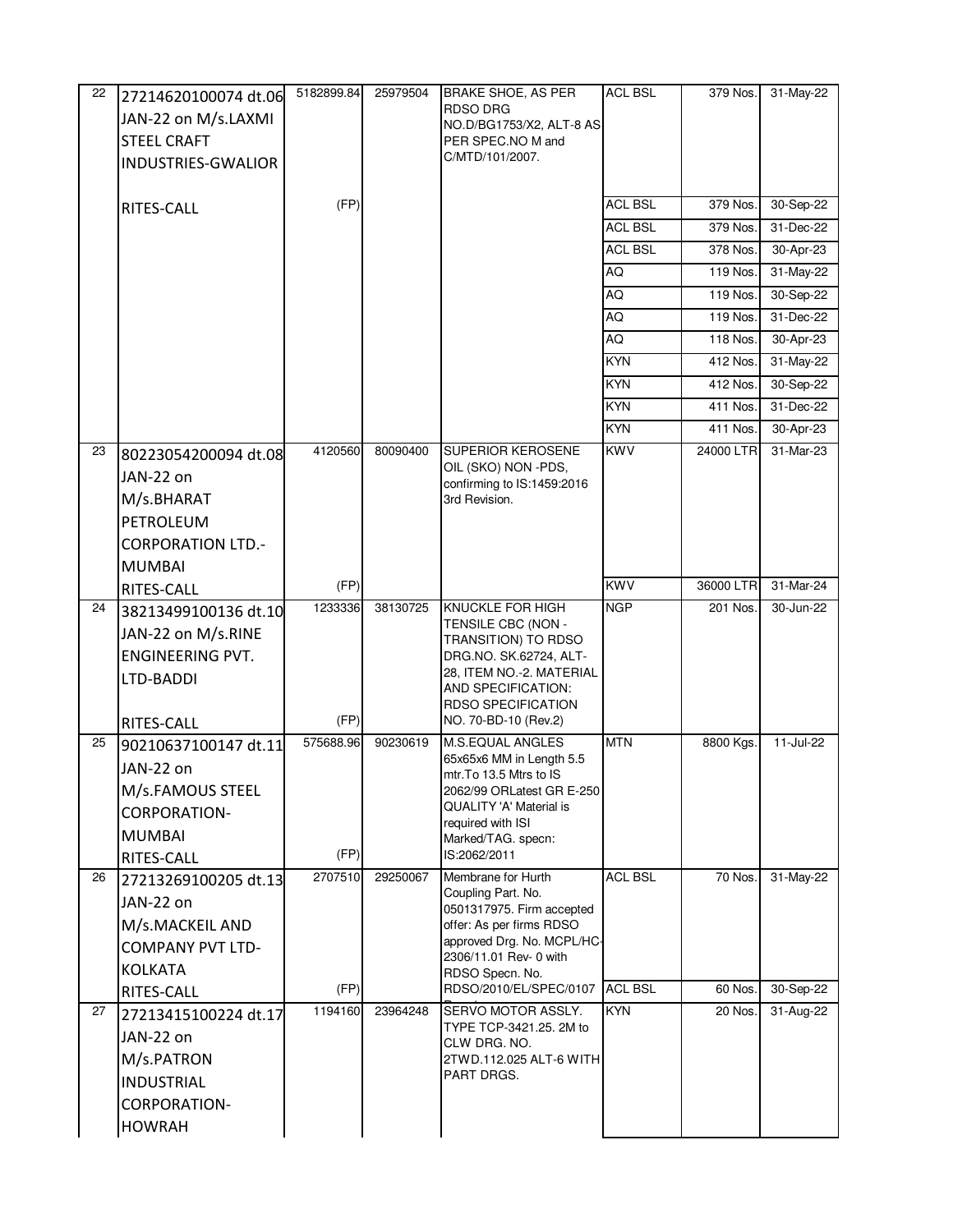|    | RITES-CALL                                                                                                  | (FP)               |          |                                                                                                                                                                                                                           | <b>ACL BSL</b>         | 192 Nos.               | 31-Aug-22                 |
|----|-------------------------------------------------------------------------------------------------------------|--------------------|----------|---------------------------------------------------------------------------------------------------------------------------------------------------------------------------------------------------------------------------|------------------------|------------------------|---------------------------|
|    |                                                                                                             |                    |          |                                                                                                                                                                                                                           | AQ                     | 8 Nos.                 | 31-Aug-22                 |
| 28 | 42214973100386 dt.24<br>JAN-22 on M/s.KNORR<br><b>BREMSE INDIA PVT</b><br>LTD-PALWAL                        | 786470             | 31354348 | SET OF ITEMS FOR POH<br>OF M/S. KBIL MAKE<br><b>INTEGRATED AWS/DMH</b><br>PANEL TO PART<br>NO.II97439 AS PER<br><b>SKETCH</b><br>NO.EMU/MTN/BE/49.(ONE                                                                    | <b>MTN</b>             | 31 Set                 | 18-Jun-22                 |
| 29 | RITES-CALL                                                                                                  | (FP)<br>1122798.32 | 33524026 | SET CONSIST OF 59<br><b>GANG WAY BRIDGE</b>                                                                                                                                                                               | <b>MTN</b>             | $238$ Nos.             | 25-May-22                 |
|    | 38214314100387 dt.24<br>JAN-22 on M/s.ADITYA<br><b>INDUSTRIES-</b><br><b>BHAYANDAR</b>                      |                    |          | MOUNTING Assembly to<br>Alstom Drg No-<br>1.10113.0.24.120.001.Alt-' B'                                                                                                                                                   |                        |                        |                           |
|    | RITES-CALL                                                                                                  | (FP)<br>850731.62  | 29708140 | A SET OF SNAP ACTION                                                                                                                                                                                                      | <b>ACL BSL</b>         | 162 Set                |                           |
| 30 | 27213881100453 dt.28<br>JAN-22 on M/s.B.<br>KHANDELWAL METAL<br><b>CORPORATION-</b><br><b>MUMBAI</b>        |                    |          | <b>MICRO SWITCHES FOR</b><br><b>WAG-9 LOCOMOTIVES</b><br>PRE-CHARGING<br>CONTACTORS, ONE SET<br>CONSISTS OF 02 ITEMS<br>IN 02 NOS. AS UNDER: 1)<br>MICRO SWITCH TYPE NO<br>S 846-1-20 QTY-1 NOS. i)<br>SCHALTBAU PT.NO. 1 |                        |                        | 31-May-22                 |
|    | RITES-CALL                                                                                                  | (FP)               |          |                                                                                                                                                                                                                           | <b>AQ</b>              | 61 Set                 | 31-May-22                 |
| 31 | 90210635100015 dt.03<br>JAN-22 on<br>M/s.FAMOUS STEEL<br><b>CORPORATION-</b><br><b>MUMBAI</b><br>RITES-CALL | 854855.09<br>(PC)  | 90230231 | IS EQUAL ANGLES 40 X 40 ACL BSL<br>X 6 MM (R) TO IS 2062/99<br>Gr A SK. This items is<br>required with ISI Mark / Tag                                                                                                     |                        | 12597 Kgs.             | 15-Apr-22                 |
| 32 | 80223054200092 dt.08<br>JAN-22 on<br>M/s.BHARAT<br>PETROLEUM<br><b>CORPORATION LTD.-</b><br><b>MUMBAI</b>   | 21425779.2         | 80090400 | <b>SUPERIOR KEROSENE</b><br>OIL (SKO) NON -PDS,<br>confirming to IS:1459:2016<br>3rd Revision.                                                                                                                            | CRD                    | 48000 LTR              | 31-Mar-23                 |
|    | RITES-CALL                                                                                                  | (FP)               |          |                                                                                                                                                                                                                           | CRD                    | 60000 LTR              | 31-Mar-24                 |
|    |                                                                                                             |                    |          |                                                                                                                                                                                                                           | <b>MTN</b>             | 84000 LTR              | 31-Mar-23                 |
|    |                                                                                                             |                    |          |                                                                                                                                                                                                                           | <b>MTN</b>             | 96000 LTR              | 31-Mar-24                 |
|    |                                                                                                             |                    |          |                                                                                                                                                                                                                           | <b>PR</b><br><b>PR</b> | 24000 LTR<br>24000 LTR | $31$ -Mar-23<br>31-Mar-24 |
| 33 |                                                                                                             | 5316136            | 37130912 | <b>BUFFER PLUNGER WITH</b>                                                                                                                                                                                                | <b>MTN</b>             | 300 Nos.               | 19-Mar-22                 |
|    | 38213117100250 dt.18<br>JAN-22 on M/s.ATUL<br><b>ENGINEERING</b><br>UDHYOG-AGRA<br>RITES-CALL               | (FP)               |          | FACE PLATE, BUFFER<br>SPINDLE AND HEX NUT<br>[ASSEMBLY] TO RDSO<br>SKETCH-98145, ALT-11<br>AND C.RLY.ALT-d, ITEM<br>NOS. 3, 5, 6, 7 AND 17.<br><b>MATERIAL AND</b>                                                        | <b>MTN</b>             | 260 Nos.               | 18-Sep-22                 |
|    |                                                                                                             |                    |          |                                                                                                                                                                                                                           |                        |                        |                           |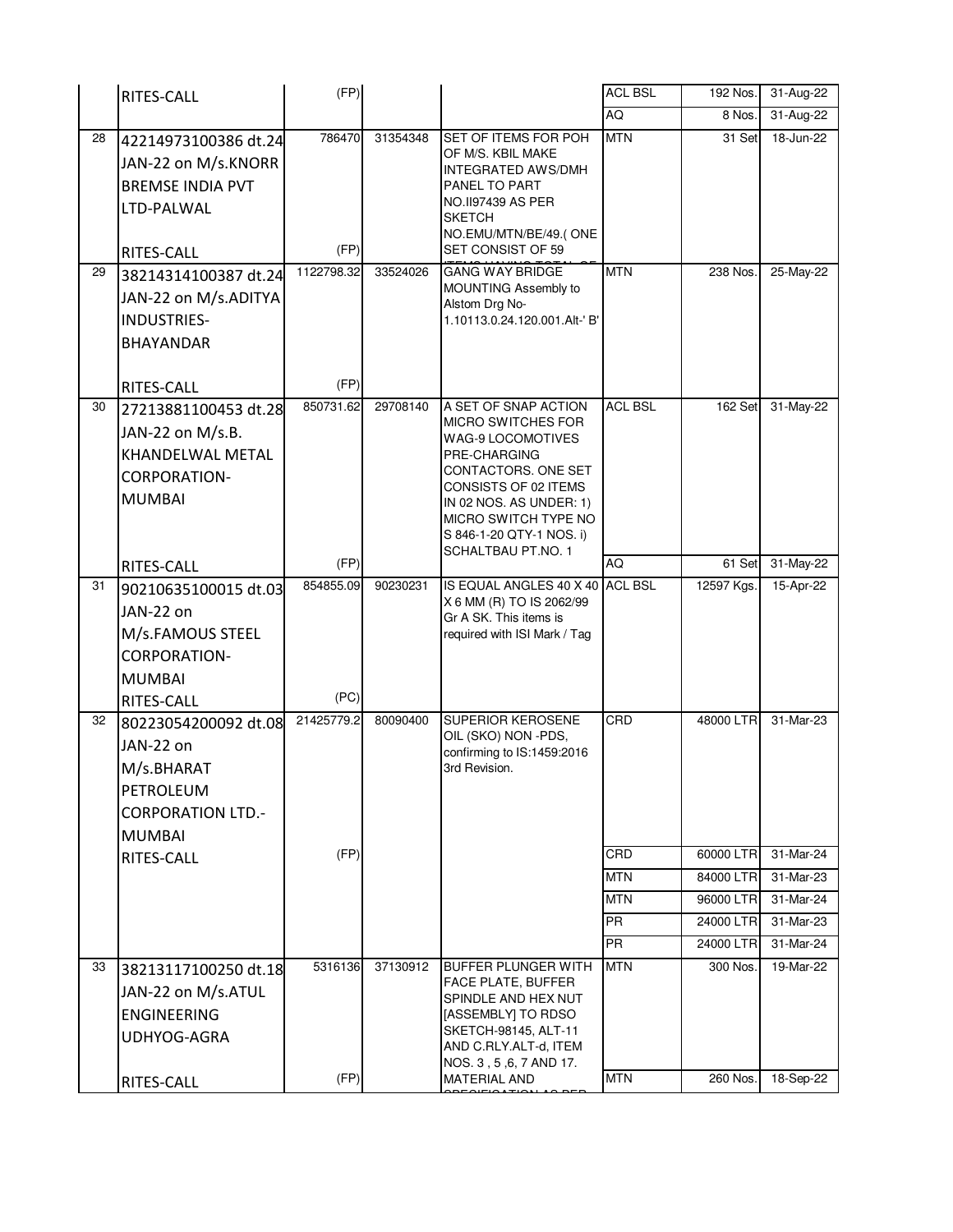| 34 | 81213059100267 dt.19              | 2240820   | 81030216 | Alumina ferric to Grade 4 as                               | <b>BB</b>      | 80000 Kgs.  | 31-Mar-23 |
|----|-----------------------------------|-----------|----------|------------------------------------------------------------|----------------|-------------|-----------|
|    | JAN-22 on                         |           |          | per IS 299/2012,<br>Amendment. 1, Reaffirmed               |                |             |           |
|    | M/s.J.K.WADHWA                    |           |          | 2017, required for purification                            |                |             |           |
|    | AND COMPANY-                      |           |          | of water for drinking purpose                              |                |             |           |
|    | <b>MUMBAI</b>                     |           |          | in loose slab of 18/22 Kgs                                 |                |             |           |
|    | RITES-CALL                        | (FP)      |          |                                                            | CRD            | 50000 Kgs.  | 31-Mar-23 |
|    |                                   |           |          |                                                            | CRD            | 40000 Kgs.  | 31-Mar-23 |
| 35 | 27211760100287 dt.19              | 2439060   | 25748051 | ROTOR ASSLY WITH                                           | <b>ACL BSL</b> | 3 Nos.      | 30-Apr-22 |
|    | JAN-22 on M/s.LDP                 |           |          | COOLING FAN AND                                            |                |             |           |
|    | <b>ASSOCIATES-DELHI</b>           |           |          | <b>BALANCING DISC FOR</b><br>JYOTI MAKE ARNO               |                |             |           |
|    |                                   |           |          | <b>CONVERTER (FOR</b>                                      |                |             |           |
|    |                                   | (FP)      |          | DOUBLE BEARING TYPE                                        |                |             |           |
| 36 | RITES-CALL                        | 2336606.5 | 30352022 | AC-II AS PER M/s JYOTI<br>POH KIT FOR KE-TYPE              | <b>MTN</b>     | 384 Set     | 30-Apr-22 |
|    | 38212123100342 dt.20<br>JAN-22 on |           |          | DISTRIBUTOR VALVE                                          |                |             |           |
|    |                                   |           |          | <b>CONSISTING 48 ITEMS</b>                                 |                |             |           |
|    | M/s.ESCORTS LIMITED-              |           |          | (AS PER ANNEXURE<br>ATTACHED)                              |                |             |           |
|    | <b>FARIDABAD</b>                  | (FP)      |          | <b>CONFORMING TO</b>                                       | <b>MTN</b>     | 385 Set     | 30-Sep-22 |
| 37 | RITES-CALL                        | 618933.6  | 31353095 | <b>MATUNGA</b><br>Set of S.S. Double Ferrules              | <b>MTN</b>     | 21 Set      | 31-May-22 |
|    | 42211552100374 dt.24              |           |          | Pipe Fittings of Siemens                                   |                |             |           |
|    | JAN-22 on M/s.RAJESH              |           |          | Coaches to MTN SK. No.                                     |                |             |           |
|    | TRADERS-MUMBAI                    |           |          | EMU/MTN/POH/M/11 R4. (1<br>Set consists of 14 Items        |                |             |           |
|    |                                   |           |          | having 60 Nos. in each set).                               |                |             |           |
|    | RITES-CALL                        | (FP)      |          |                                                            | <b>SNPD</b>    | 10 Set      | 31-May-22 |
| 38 | 75222065200405 dt.25              | 1816315   | 75209550 | <b>LEATHER GAUNTLETS</b><br>MEDIUM SIZE 350 MM FOR         | CRD            | 32750 Pairs | 11-Mar-22 |
|    | JAN-22 on M/s.R K &               |           |          | <b>WORKERS[OTHER THAN</b>                                  |                |             |           |
|    | <b>BROTHERS, KOLKATA</b>          |           |          | WELDERS] TO IS                                             |                |             |           |
|    |                                   |           |          | 2573/1986 (REAFFIRMED-<br>1997) OR LATEST, TYPE-           |                |             |           |
|    |                                   |           |          | II. Product Name: RKB--RK                                  |                |             |           |
|    | RITES-CALL                        | (FP)      |          | & BROTHERS Welder                                          |                |             |           |
| 39 | 85221041800083 dt.29              | 693000    | 30011231 | <b>GUIDE BUSH FOR AXLE</b><br><b>BOX GUIDE ARRGT. DRG.</b> | <b>MTN</b>     | 6000 Nos.   | 29-Apr-22 |
|    | JAN-22 on                         |           |          | NO.ICF'S DRG. NO.T-0-1-                                    |                |             |           |
|    | M/s.Principal Chief               |           |          | 634, ALT.K/7, IT.2. MATL &                                 |                |             |           |
|    | Materials Manager,                |           |          | SPECN.: ACETAL<br>HOMOPOLYMER, CONFIR                      |                |             |           |
|    | <b>ECR, HAJIPUR</b>               |           |          | MING TO RDSO'S                                             |                |             |           |
|    | RITES-CALL                        | (FP)      |          | SPECIFICATION NO.C-                                        |                |             |           |
| 40 | 41211974100481 dt.31              | 512778.44 | 41076515 | Nomex Aramide Paper type<br>410, 15 [Fifteen] mil thick,   | <b>TMW</b>     | 86 Kgs.     | 31-May-22 |
|    | JAN-22 on M/s.HATIM               |           |          | 914 mm wide [plus minus                                    |                |             |           |
|    | <b>DIELECTRICS PRIVATE</b>        |           |          | one percent] in rolls                                      |                |             |           |
|    | LIMITED-KOLKATA                   |           |          | conforming to CLW<br>Specification No.A 0255 ALT-          |                |             |           |
|    |                                   |           |          | 2                                                          |                |             |           |
|    |                                   |           |          |                                                            |                |             |           |
|    | RITES-CALL                        | (FP)      |          |                                                            |                |             |           |
| 41 | 38213499100137 dt.10              | 1276288   | 38130725 | KNUCKLE FOR HIGH                                           | <b>NGP</b>     | 208 Nos.    | 10-Apr-22 |
|    | JAN-22 on M/s.ATUL                |           |          | TENSILE CBC (NON -<br>TRANSITION) TO RDSO                  |                |             |           |
|    | <b>ENGINEERING</b>                |           |          | DRG.NO. SK.62724, ALT-                                     |                |             |           |
|    | UDHYOG-AGRA                       |           |          | 28, ITEM NO.-2. MATERIAL                                   |                |             |           |
|    |                                   |           |          | AND SPECIFICATION:<br><b>RDSO SPECIFICATION</b>            |                |             |           |
|    | RITES-CALL                        | (FP)      |          | NO. 70-BD-10 (Rev.2)                                       |                |             |           |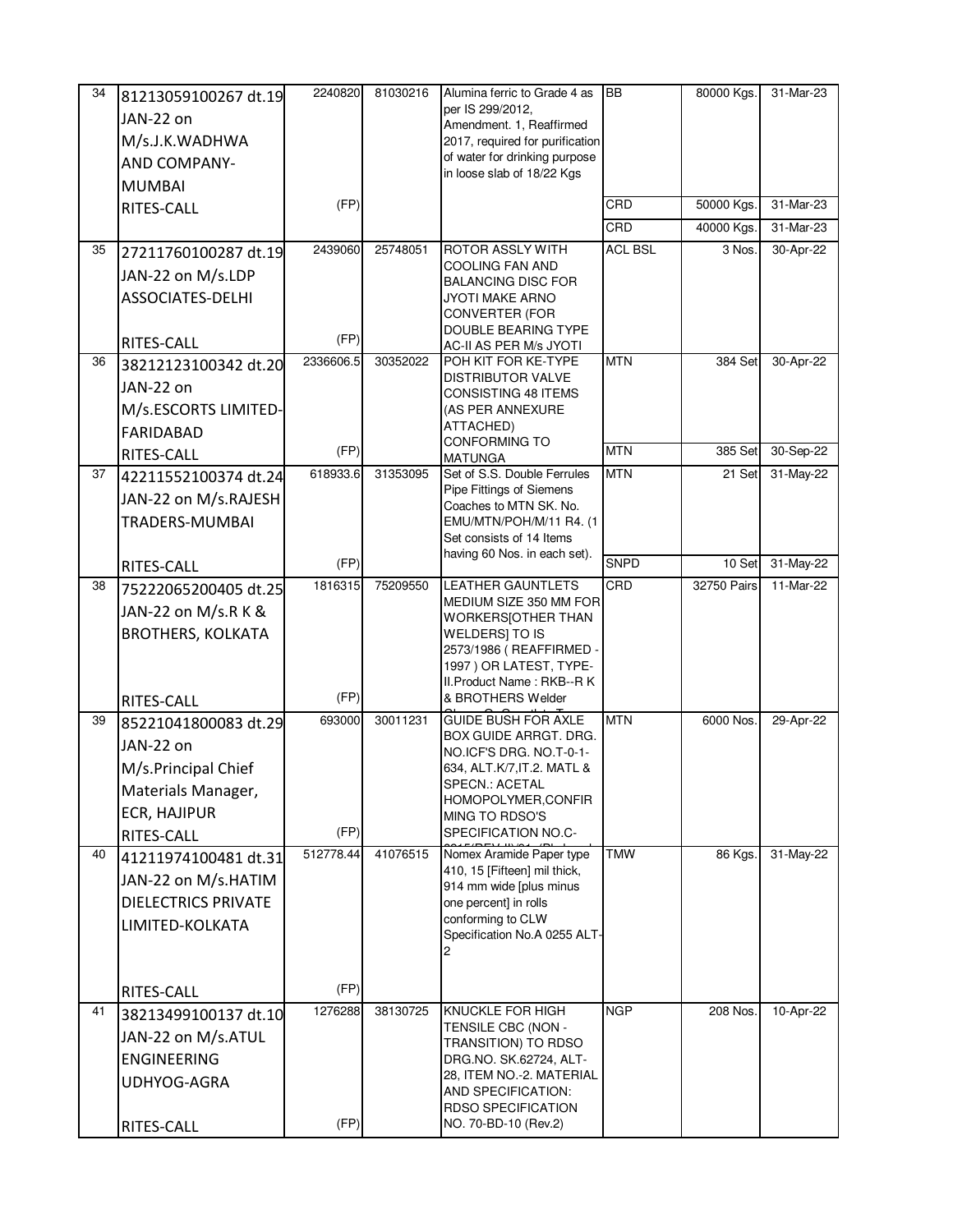| 42 | 43211150D00141<br>dt.10-JAN-22 on<br>M/s.THE BHARAT<br><b>BATTERY</b><br><b>MANUFACTURING</b><br><b>COMPANY PRIVATE</b><br>LIMITED-KOLKATA<br>RITES-CALL | 2698752<br>(FP) | 45170370 | Low Maintenance Lead Acid<br>Diesel Loco Starter Battery<br>64V 500Ah capacity,<br>comprising of 8 Nos. of 8V<br>500Ah batteries, conforming<br>to DLW Specification No.<br>DEL/SPN/193, Rev. R-3<br>July, 98 and Drawing No. | <b>DLS KYN</b> | 7 Set      | $31-May-22$ |
|----|----------------------------------------------------------------------------------------------------------------------------------------------------------|-----------------|----------|-------------------------------------------------------------------------------------------------------------------------------------------------------------------------------------------------------------------------------|----------------|------------|-------------|
| 43 | 38210008100170 dt.12                                                                                                                                     | 1401840         | 33502191 | <b>SECONDARY LATERAL</b>                                                                                                                                                                                                      | <b>LTT</b>     | $100$ Nos. | 13-Mar-22   |
|    | JAN-22 on M/s.INDIA                                                                                                                                      |                 |          | <b>DAMPER FOR FIAT</b><br><b>BOGIES WITH AIR</b>                                                                                                                                                                              |                |            |             |
|    | <b>AUTO INDUSTRIES</b>                                                                                                                                   |                 |          | SPRING TO RCF DRG. NO.                                                                                                                                                                                                        |                |            |             |
|    | PVT. LTD.-NEW DELHI                                                                                                                                      |                 |          | LW05122 ALT-e AND<br>CONFORMING TO RDSO                                                                                                                                                                                       |                |            |             |
|    |                                                                                                                                                          | (FP)            |          | SPEC. NO. RDSO/CG-<br>18005 REV. NIL.                                                                                                                                                                                         | <b>PR</b>      | 175 Nos.   | 13-Mar-22   |
| 44 | RITES-CALL<br>27211914100200 dt.13                                                                                                                       | 2949952.8       | 25140103 | <b>SET OF BRAKE GEAR</b>                                                                                                                                                                                                      | <b>ACL BSL</b> | 10 Set     | 31-Jul-22   |
|    | JAN-22 on M/s.B. B.                                                                                                                                      |                 |          | PART WAG-7 LOCO                                                                                                                                                                                                               |                |            |             |
|    | <b>ENGINEERING WORKS-</b>                                                                                                                                |                 |          | <b>BOGIE COMPRISING 20</b><br>ITEMS 188 NOS AS PER                                                                                                                                                                            |                |            |             |
|    | <b>KANPUR</b>                                                                                                                                            |                 |          | SK. NO.                                                                                                                                                                                                                       |                |            |             |
|    |                                                                                                                                                          |                 |          | BSL/ELW/SK.NO.9113, ALT-                                                                                                                                                                                                      |                |            |             |
|    | RITES-CALL                                                                                                                                               | (FP)            |          |                                                                                                                                                                                                                               |                |            |             |
| 45 | 27211048100216 dt.13                                                                                                                                     | 1070673         | 24940033 | SET OF INSULATING ROD<br>FOR TM TYPE HS-15250 A                                                                                                                                                                               | <b>KYN</b>     | 10 Set     | 31-May-22   |
|    | JAN-22 on M/s.MICA                                                                                                                                       |                 |          | <b>AS PER</b>                                                                                                                                                                                                                 |                |            |             |
|    | MOLD-JAMSHEDPUR                                                                                                                                          |                 |          | SK.NO.BSL/ELW/SK.NO.60<br>24 ALT-6. ONE SET                                                                                                                                                                                   |                |            |             |
|    |                                                                                                                                                          | (FP)            |          | CONSIST OF 02 ITEMS, 18                                                                                                                                                                                                       | <b>ACL BSL</b> | 105 Set    | 31-May-22   |
| 46 | RITES-CALL<br>27213486100237 dt.17                                                                                                                       | 1589592.16      | 29161010 | NOS. AS UNDER.(1)<br><b>WIPER MOTOR</b>                                                                                                                                                                                       | <b>KYN</b>     | 40 Nos.    | 30-Jun-22   |
|    | JAN-22 on                                                                                                                                                |                 |          | COMPLETE RH for 3                                                                                                                                                                                                             |                |            |             |
|    | M/s.TRINITY HOUSE                                                                                                                                        |                 |          | PHASE LOCO AS PER<br>CLW SPECN. NO.                                                                                                                                                                                           |                |            |             |
|    | (INDIA) PVT. LTD.-                                                                                                                                       |                 |          | CLW/MS/3/050 ALT-5 and                                                                                                                                                                                                        |                |            |             |
|    | <b>MUMBAI</b>                                                                                                                                            |                 |          | CLW DRG. NO. 1209.07-<br>303.019. Accepted offer:                                                                                                                                                                             |                |            |             |
|    | RITES-CALL                                                                                                                                               | (FP)            |          | ELGI MAKE WIPER                                                                                                                                                                                                               | <b>ACL BSL</b> | 64 Nos.    | 30-Jun-22   |
| 47 | 38213378100286 dt.19                                                                                                                                     | 5596032         | 33503023 | Pad for Secondary<br>Suspension to MINER's Drg.                                                                                                                                                                               | <b>MTN</b>     | 252 Nos.   | 31-Aug-23   |
|    | JAN-22 on M/s.PRAG                                                                                                                                       |                 |          | No. 1903149 Ver-a or                                                                                                                                                                                                          |                |            |             |
|    | <b>INDUSTRIES (INDIA)</b>                                                                                                                                |                 |          | Equivalent & FIAT-SIG<br>Specification No.                                                                                                                                                                                    |                |            |             |
|    | PVT. LTD.-LUCKNOW                                                                                                                                        |                 |          | 17.477.100.02.                                                                                                                                                                                                                |                |            |             |
|    | RITES-CALL                                                                                                                                               | (FP)            |          |                                                                                                                                                                                                                               | <b>PR</b>      | 290 Nos.   | 30-Nov-22   |
|    |                                                                                                                                                          |                 |          |                                                                                                                                                                                                                               | PR             | 290 Nos.   | 31-May-23   |
| 48 | 38211589100344 dt.20                                                                                                                                     | 552806.4        | 38164668 | <b>AIR BRAKE HOSE</b>                                                                                                                                                                                                         | WAGON/BS       | 2560 Nos.  | 21-May-22   |
|    | JAN-22 on                                                                                                                                                |                 |          | COUPLING SUPPORT TO<br>RDSO'S DRG.NO SK-                                                                                                                                                                                      | L              |            |             |
|    | M/s.AVANTIKA                                                                                                                                             |                 |          | 73552, ALT.NO-6, ITEM                                                                                                                                                                                                         |                |            |             |
|    | INDUSTRIES-KOLKATA                                                                                                                                       |                 |          | NO.1 TO 4, MATERIAL FOR<br>ITEM 1 TO 4 SHOULD BE                                                                                                                                                                              |                |            |             |
|    |                                                                                                                                                          |                 |          | IS:2062-2011,                                                                                                                                                                                                                 |                |            |             |
|    | RITES-CALL                                                                                                                                               | (FP)            |          | AMENDMENT NO.1 OF                                                                                                                                                                                                             |                |            |             |

NOV.2012, GR.E 250 A.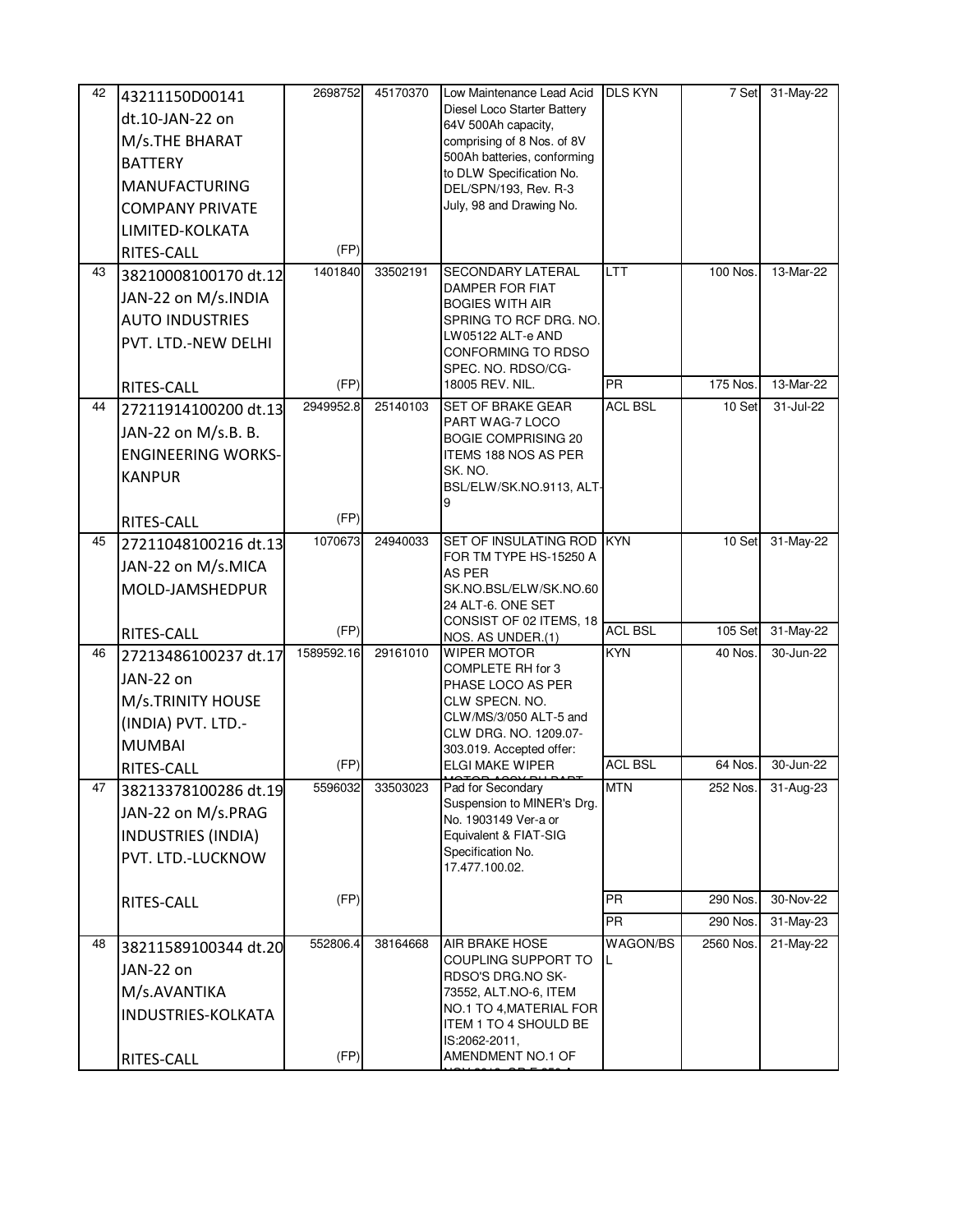| 49 | 27214585100365 dt.21      | 528640    | 25160436 | M-12 KIT (AS 657) FOR AIR ACL BSL                       |                              | 14 Set    | 30-Jun-22 |
|----|---------------------------|-----------|----------|---------------------------------------------------------|------------------------------|-----------|-----------|
|    | JAN-22 on                 |           |          | DRYER OF M/S. TRIDENT                                   |                              |           |           |
|    |                           |           |          | MAKE USED IN AC                                         |                              |           |           |
|    | M/s.SINGHAM               |           |          | LOCOS. AIR DRYER<br>MODEL NO. LD 2000132                |                              |           |           |
|    | <b>ENTERPRISES-KATNI</b>  |           |          | ONE SET CONSIST OF 06                                   |                              |           |           |
|    | RITES-CALL                | (FP)      |          | ITEMS 14 NOS. AS PER                                    | AQ                           | 14 Set    | 30-Jun-22 |
| 50 | 48221016900075 dt.22      | 755200    | 33635183 | 60 KVA, 750V/415V, THREE PR<br>PHASE DRY TYPE           |                              | 4 Nos.    | 21-Feb-22 |
|    | JAN-22 on                 |           |          | POWER DISTRIBUTION                                      |                              |           |           |
|    | M/s.PRINCIPAL CHIEF       |           |          | <b>TRANSFERMER FOR LHB</b>                              |                              |           |           |
|    | <b>MATERIALS</b>          |           |          | TYPE AC COACHES                                         |                              |           |           |
|    | MANAGER,                  |           |          | (EOG)/POWER CAR<br>CONFORMING TO RDSO                   |                              |           |           |
|    | <b>CHURCHGATE</b>         |           |          | SPEC. NO.                                               |                              |           |           |
|    | RITES-CALL                | (FP)      |          | RDSO/PE/SPEC/AC/0080-                                   |                              |           |           |
| 51 |                           | 803580    | 40122086 | 2007 (RFV-1) OR LATEST<br><b>ELASTOMERIC CABLE</b>      | <b>MTN</b>                   | 600 MTR   | 01-Apr-22 |
|    | 41211035100017 dt.03      |           |          | SINGLE CORE FLEXIBLE,                                   |                              |           |           |
|    | JAN-22 on                 |           |          | CSP COVERED 1500V                                       |                              |           |           |
|    | M/s.NANGALWALA            |           |          | GRADE, SIZE 475/0.5 MM                                  |                              |           |           |
|    | <b>INDUSTRIES PRIVATE</b> |           |          | SECTIONAL AREA 95 SQ.<br>MM AS PER RDSOs                |                              |           |           |
|    | LIMITED-ALWAR             |           |          | SPECIFICATION No.                                       |                              |           |           |
|    |                           |           |          | SPEC/E-14/01 [PART-II]                                  |                              |           |           |
|    | RITES-CALL                | (FP)      |          | REV-II OF FEB-1993                                      |                              |           |           |
| 52 | 27212346100021 dt.03      | 700920    | 25710606 | ISERIAL No. 10 COMPO<br>3-Way ISOLATING COCK            | <b>ACL BSL</b>               | 50 Nos.   | 28-Feb-22 |
|    | JAN-22 on M/s.RECON       |           |          | 1/2" BSP(14TPI)FOR HOM                                  |                              |           |           |
|    |                           |           |          | TO DRG. NO.                                             |                              |           |           |
|    | <b>ENGINEERING CO P</b>   |           |          | ELW/BSL/2/F74.117.ALT-1.<br>Accepted Offer: RECON       |                              |           |           |
|    | LTD-KOLKATA               |           |          | DRG NO.REC/IC/2194                                      |                              |           |           |
|    |                           |           |          |                                                         |                              |           |           |
|    | RITES-CALL                | (FP)      |          |                                                         | <b>ACL BSL</b><br><b>KYN</b> | 85 Nos.   | 31-Aug-22 |
|    |                           |           |          |                                                         |                              | 0 Nos.    | 31-May-22 |
| 53 | 80212227100023 dt.03      | 6410302.8 | 80031547 | Antiwear Hydraulic Oil Extra<br>Heavy Duty to IS:11656- | WB                           | 420 LTR   | 31-May-22 |
|    | JAN-22 on M/s.INDIAN      |           |          | 1986/Reaffirmed 2013 [With                              |                              |           |           |
|    | OIL CORPORATION           |           |          | Aniline Point 90oC, min. for                            |                              |           |           |
|    | LTD-MUMBAI                |           |          | all grades in place of seal                             |                              |           |           |
|    |                           |           |          | compatibility test and NAS<br>Value below 8] with RDSO  |                              |           |           |
|    | RITES-CALL                | (FP)      |          | additional r                                            | <b>MTN</b>                   | 1680 LTR  | 31-May-22 |
|    |                           |           |          |                                                         | PR                           | 1260 LTR  | 31-May-22 |
|    |                           |           |          |                                                         | <b>KWV</b>                   | 2940 LTR  | 31-May-22 |
|    |                           |           |          |                                                         | <b>PUNE</b>                  | 7140 LTR  | 31-May-22 |
|    |                           |           |          |                                                         | <b>BSL</b>                   | 22250 LTR | 31-May-22 |
|    |                           |           |          |                                                         | BB                           | 17430 LTR | 31-May-22 |
|    |                           |           |          |                                                         | <b>NGP</b>                   | 9660 LTR  | 31-May-22 |
| 54 | 27213408100052 dt.05      | 718440.64 | 29161150 | <b>SET OF PRESSURE</b>                                  | <b>KYN</b>                   | 9 Set     | 31-Oct-22 |
|    | JAN-22 on                 |           |          | <b>GAUGES FOR 3 PHASE</b><br>LOCOS. AS PER CLW          |                              |           |           |
|    | M/s.TOPGRIP INDUS         |           |          | DRAWING NO.                                             |                              |           |           |
|    | <b>INSTRUMENTS PVT</b>    |           |          | COMPRISING OF 04                                        |                              |           |           |
|    |                           |           |          | ITEMS IN 8 NOS. AS                                      |                              |           |           |
|    | LTD-KOLKATA               |           |          | UNDER. (1) DUPLEX                                       | AQ                           | 7 Set     | 31-Oct-22 |
|    | RITES-CALL                | (FP)      |          | PRESSURE GAUGE                                          |                              |           |           |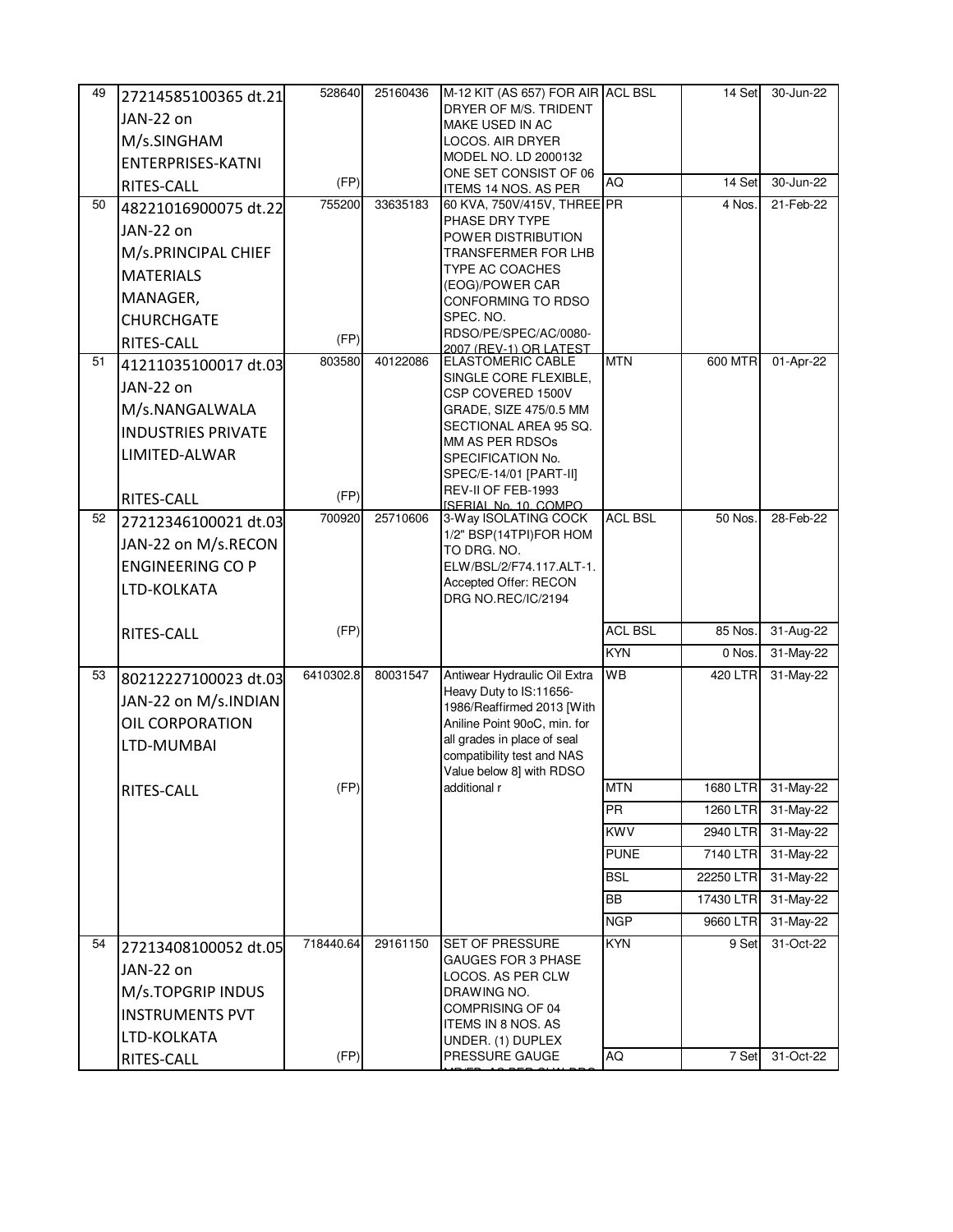| 55 | 85221015800011 dt.08       | 676100     | 75613797 | <b>VINYL COATED</b>                                        | <b>MTN</b>     | 5000 MTR            | 08-Apr-22 |
|----|----------------------------|------------|----------|------------------------------------------------------------|----------------|---------------------|-----------|
|    | JAN-22 on                  |            |          | <b>UPHOLSTERY FABRIC</b>                                   |                |                     |           |
|    | M/s.PRINCIPAL CHIEF        |            |          | [LEATHER LIKE] AGAINST<br>SPECN. No.                       |                |                     |           |
|    | <b>MATERIALS</b>           |            |          | RDSO/2008/CG-07 WITH                                       |                |                     |           |
|    |                            |            |          | AMENDMENT SLIP NO. 03                                      |                |                     |           |
|    | MANAGER,                   |            |          | OF APRIL 2015. SHADE,                                      |                |                     |           |
|    | <b>CHURCHGATE</b>          |            |          | <b>COLOUR AND PATTERN</b><br>AS PER RDSO'S SAMPLE          |                |                     |           |
|    | RITES-CALL                 | (FP)       |          | NO. ALAC-01 FOR AC                                         |                |                     |           |
| 56 | 81212233200139 dt.10       | 675600     | 83048996 | <b>PAPER COMPUTER</b>                                      | <b>BSL</b>     | 400 Set             | 30-Jan-22 |
|    | JAN-22 on M/s.WHALE        |            |          | <b>INTERLEAVED WITH</b><br><b>CARBON IN SHEETS</b>         |                |                     |           |
|    | <b>STATIONERY</b>          |            |          | CONFORMING TO IS                                           |                |                     |           |
|    | PRODUCTS LIMITED-          |            |          | 12766/97 WITH TEST                                         |                |                     |           |
|    | <b>NEW DELHI</b>           |            |          | <b>REQUIREMENTS AS PER</b>                                 |                |                     |           |
|    |                            |            |          | ISS, EZ READ<br><b>CONTINUOUS</b>                          |                |                     |           |
|    |                            | (FP)       |          | <b>STATIONERY FOR</b>                                      |                |                     |           |
|    | RITES-CALL                 |            |          | <b>PASSENGER</b>                                           |                |                     |           |
| 57 | 81214034100432 dt.28       | 764978.25  | 86011479 | ISI Marked Dry Chemical<br>powder for Refill mono          | CRD            | 689 Kgs.            | 31-May-22 |
|    | JAN-22 on                  |            |          | Amonophastate base                                         |                |                     |           |
|    | M/s.HINDUSTHAN             |            |          | (ABC)cold multipurpose use                                 |                |                     |           |
|    | MERCANTILE                 |            |          | for solid liquid industrial                                |                |                     |           |
|    | COMPANY-HOWRAH             |            |          | gases electrical fire incident<br>6 kgs packing having 90% |                |                     |           |
|    |                            |            |          | purity content confirm                                     |                |                     |           |
|    | RITES-CALL                 | (FP)       |          |                                                            | <b>PR</b>      | 533 Kgs.            | 31-May-22 |
|    |                            |            |          |                                                            | <b>ACL BSL</b> | 5624 Kgs.           | 31-May-22 |
|    |                            |            |          |                                                            | <b>SNPD</b>    | 47 Kgs.             | 31-May-22 |
| 58 |                            | 1830180    | 29700036 | SET OF SPRING LOADED                                       | <b>KYN</b>     | 3 Set               | 30-Sep-22 |
|    | 27213278100452 dt.28       |            |          | SWITCH 6A-250V. USED                                       |                |                     |           |
|    | JAN-22 on M/s.B.           |            |          | AS ZPT, BLDJ, BLHO [POS                                    |                |                     |           |
|    | KHANDELWAL METAL           |            |          | NO. 129,134,169.1] TYPE                                    |                |                     |           |
|    | <b>CORPORATION-</b>        |            |          | SBM-F/TOU/21/22/R20 &<br>BLCP (POS NO-172) TYPE            |                |                     |           |
|    | <b>MUMBAI</b>              |            |          | SBM-F/TUSO/21/22/R-20                                      |                |                     |           |
|    |                            |            |          | AS PER CLW                                                 |                |                     |           |
|    |                            |            |          | SPECIFICATION NO.<br>CLW/ES/3/0075                         |                |                     |           |
|    | RITES-CALL                 | (FP)       |          |                                                            | <b>ACL BSL</b> | 22 Set              | 30-Sep-22 |
|    |                            |            |          |                                                            | AQ             | 8 Set               | 30-Sep-22 |
| 59 | 42213049100460 dt.31       | 3688082.86 | 31316001 | NON-ASBESTOS BASED K-SNPD                                  |                | 6000 Nos.           | 30-Sep-22 |
|    | JAN-22 on                  |            |          | <b>TYPE HIGH FRICTION</b>                                  |                |                     |           |
|    | M/s.HINDUSTAN              |            |          | <b>COMPOSITE BRAKE</b><br><b>BLOCKS FOR EMU</b>            |                |                     |           |
|    |                            |            |          | <b>COACHES TO RDSO</b>                                     |                |                     |           |
|    | <b>COMPOSITES LIMITED-</b> |            |          | DRAWING NO.SK-80029                                        |                |                     |           |
|    | <b>MUMBAI</b>              |            |          | ALT.4 & CONFORMING TO                                      |                |                     |           |
|    | RITES-CALL                 | (FP)       |          | <b>RDSO SPECIFICATION</b><br>NO.C-9508 (REV. 03, WITH      | <b>KALVA</b>   | 1076 Nos.           | 30-Sep-22 |
|    |                            |            |          | AMDT-01) Make Brand : -                                    | PR             | 417 Nos.            | 30-Apr-22 |
|    |                            |            |          | CO                                                         | <b>VVH</b>     | 6854 Nos.           | 30-Sep-22 |
| 60 | 27213594100496 dt.31       | 1119820    | 29750052 | Surge arrestor (Pos No-9),                                 | <b>KYN</b>     | $\overline{7}$ Nos. | 30-Jun-22 |
|    | JAN-22 on M/s.ELMEC        |            |          | as per CLW Spec No-<br>CLW/ES/3/0016 & as per              |                |                     |           |
|    | <b>COM AGENCIES-</b>       |            |          | <b>ABB Document: HATW</b>                                  |                |                     |           |
|    | MALAD(W), MUMBAI           |            |          | 205558R0033, CLW Drg No.                                   |                |                     |           |
|    |                            |            |          | CLW/ES/3/SK1/0016 and                                      |                |                     |           |
|    |                            |            |          | CLW/ES/3/SK2/0016.<br>Accepted offer: Surge                |                |                     |           |
|    |                            | (FP)       |          | Arrester as per CLW spec                                   | <b>ACL BSL</b> | 6 Nos.              | 30-Jun-22 |
|    | RITES-CALL                 |            |          |                                                            |                |                     |           |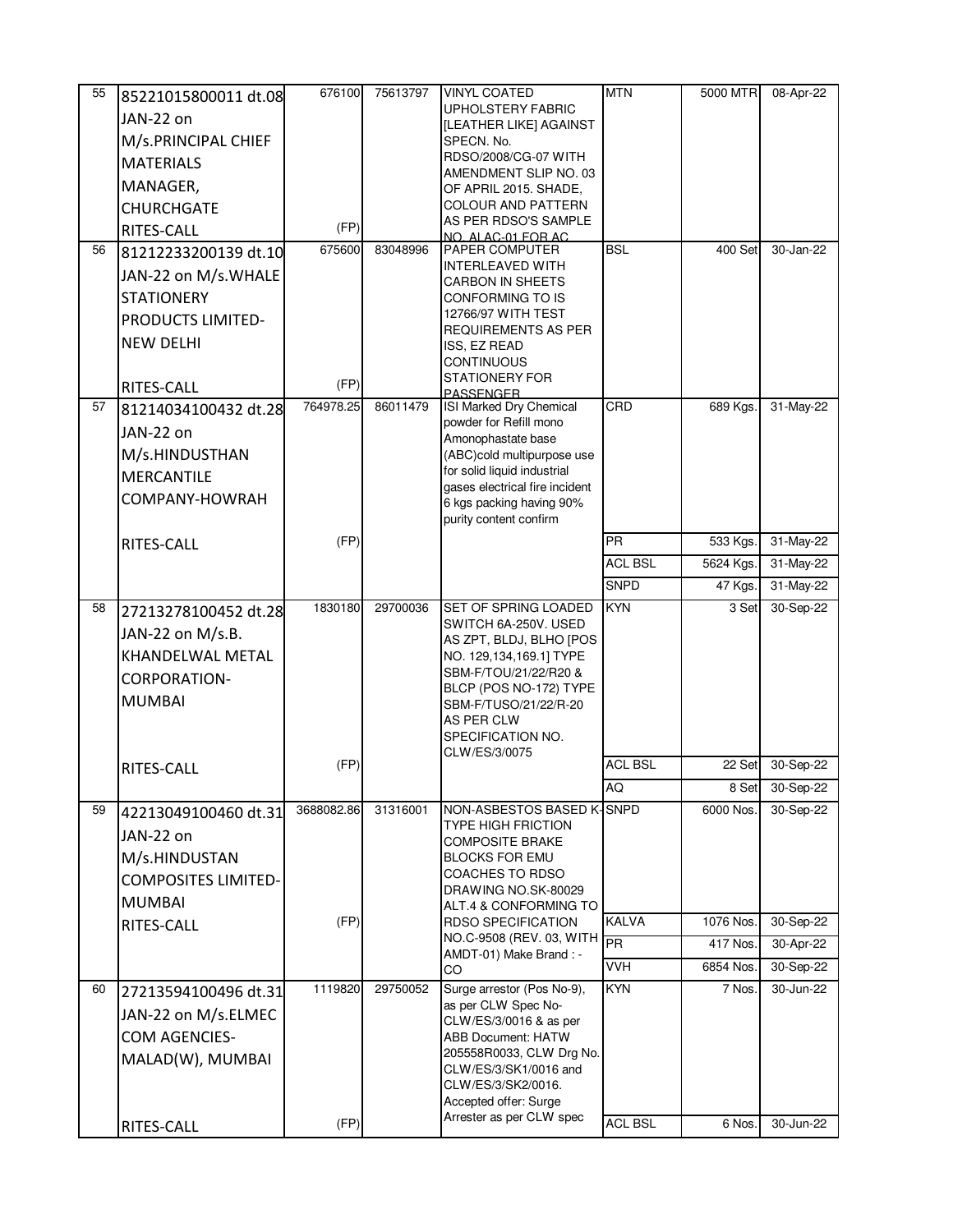| 61 | 41213963100143 dt.11     | 525484.68  | 40120703 | Insulated copper earthing                                 | SNPD           | 461 Nos. | 11-Apr-22 |
|----|--------------------------|------------|----------|-----------------------------------------------------------|----------------|----------|-----------|
|    | JAN-22 on                |            |          | cable as per IS 191 size                                  |                |          |           |
|    | M/s.KAMLESH              |            |          | 95sq.mm & length 29 inch -<br>31 inch along with both end |                |          |           |
|    | INDUSTRIES-MUMBAI        |            |          | terminal crimping socket size                             |                |          |           |
|    |                          |            |          | 95 Sq.mm - 100 sq.mm.                                     |                |          |           |
|    | RITES-CALL               | (FP)       |          |                                                           |                |          |           |
| 62 | 41211073200148 dt.11     | 687999     | 40110357 | <b>WELDING CABLE WITH</b>                                 | <b>ACL BSL</b> | 975 MTR  | 02-Feb-22 |
|    | JAN-22 on M/s.IMT        |            |          | <b>GENERAL PURPOSE</b><br><b>HOFR COMPOUND</b>            |                |          |           |
|    | <b>CABLES PVT. LTD.-</b> |            |          | <b>COVERED WITH COPPER</b>                                |                |          |           |
|    | <b>NEW DELHI</b>         |            |          | <b>CONDUCTOR WITH</b>                                     |                |          |           |
|    |                          |            |          | NOMINAL AREA OF<br>CONDUCTOR 454 A AT 60                  |                |          |           |
|    | RITES-CALL               | (FP)       |          | PERCENT DUTY CYCLE                                        |                |          |           |
| 63 | 27213462100165 dt.12     | 1178788.14 | 29170011 | <b>CAB HEATER</b>                                         | <b>KYN</b>     | 9 Nos.   | 31-Dec-22 |
|    | JAN-22 on                |            |          | <b>VENTILATION</b>                                        |                |          |           |
|    | M/s.ESCORTS LIMITED-     |            |          | (POSNO.69.6).415<br>VAC/110VAC-2KW AS PER                 |                |          |           |
|    | <b>FARIDABAD</b>         |            |          | <b>CLW SPEC</b>                                           |                |          |           |
|    | RITES-CALL               | (FP)       |          | NO.CLW/WS/3/0109.ALT-D<br>AND ABB DOCUMENT No.            | <b>ACL BSL</b> | 15 Nos.  | 31-Dec-22 |
|    |                          |            |          | HBTA271080 R0002.                                         | AQ             | 3 Nos.   | 31-Dec-22 |
| 64 | 42214280100168 dt.12     | 583781.4   | 31220113 | <b>REAR PLATE FOR</b>                                     | <b>MTN</b>     | 139 Nos. | 15-Apr-22 |
|    | JAN-22 on                |            |          | SCHAKU COUPLER OF                                         |                |          |           |
|    | M/s.SANROK               |            |          | <b>EMU COACHES TO</b><br>ESCORTS DRG. NO. 40-             |                |          |           |
|    | <b>ENTERPRISES-</b>      |            |          | 586-06-03(4) OR                                           |                |          |           |
|    | <b>FARIDABAD</b>         |            |          | EQUIVALENT. Firm's offer :-                               |                |          |           |
|    | RITES-CALL               | (FC)       |          | <b>REAR PLATE FOR</b><br>SCHAKU COUPLER OF                | <b>SNPD</b>    | 100 Nos. | 15-Apr-22 |
| 65 | 27211260100225 dt.17     | 886652     | 23167518 | 1/2" AIR STRAINER TYPE                                    | <b>KYN</b>     | 18 Nos.  | 31-May-22 |
|    | JAN-22 on                |            |          | 'T' AS PER CLW DRG. NO.                                   |                |          |           |
|    | M/s.S.K.ENGINEERING      |            |          | 0/2/65/440 & CLW Specn<br>.No.CLW/TS/99-90/0014.          |                |          |           |
|    | ENTERPRISE-HOWRAH        |            |          | EACH UNIT SHOULD BE                                       |                |          |           |
|    |                          |            |          | <b>ENGRAVED WITH</b>                                      |                |          |           |
|    | RITES-CALL               | (FP)       |          | MAKERS NAME, MONTH,<br>YEAR & BATCH NO. OF                | <b>ACL BSL</b> | 424 Nos. | 31-May-22 |
| 66 | 81214339100233 dt.17     | 633999.84  | 85030673 | SELF ALIGNING BALL                                        | <b>KYN</b>     | 157 Nos. | 20-Mar-22 |
|    | JAN-22 on M/s.SKF        |            |          | BEARING NO. 1305 ETN9.<br>NOTE:- This item is strictly    |                |          |           |
|    | <b>INDIA LTD-GURGAON</b> |            |          | reserved for procurement                                  |                |          |           |
|    |                          |            |          | from RDSO approved firms                                  |                |          |           |
|    | RITES-CALL               | (FP)       |          | only.                                                     | <b>KYN</b>     | 150 Nos. | 30-Jun-22 |
|    |                          |            |          |                                                           | <b>ACL BSL</b> | 217 Nos. | 20-Mar-22 |
|    |                          |            |          |                                                           | <b>ACL BSL</b> | 210 Nos. | 30-Jun-22 |
| 67 | 27213037100240 dt.17     | 523300.5   | 23882554 | PUSH ROD ASSLY TO M/S                                     | <b>ACL BSL</b> | 76 Nos.  | 30-Jun-22 |
|    | JAN-22 on                |            |          | SIL ORD REF.S000238<br>PT.NO.11 FOR                       |                |          |           |
|    | M/s.GENERAL STORES       |            |          | PANTOGRAPH TYPE AM-                                       |                |          |           |
|    | AND ENGINEERING          |            |          | <b>12 OR EQUIVALENT PART</b>                              |                |          |           |
|    | CO.PVT.LTD.-KOLKATA      |            |          | NO.FROM OTHER CLW<br>APPROVED SOURCES.                    |                |          |           |
|    |                          |            |          | Accepted Offer: PUSH ROD                                  |                |          |           |
|    |                          |            |          | ASSEMBLY TO OUR DRG                                       |                |          |           |
|    | RITES-CALL               | (FP)       |          | NO GSEC/PANTO/209. HS                                     | AQ             | 5 Nos.   | 30-Jun-22 |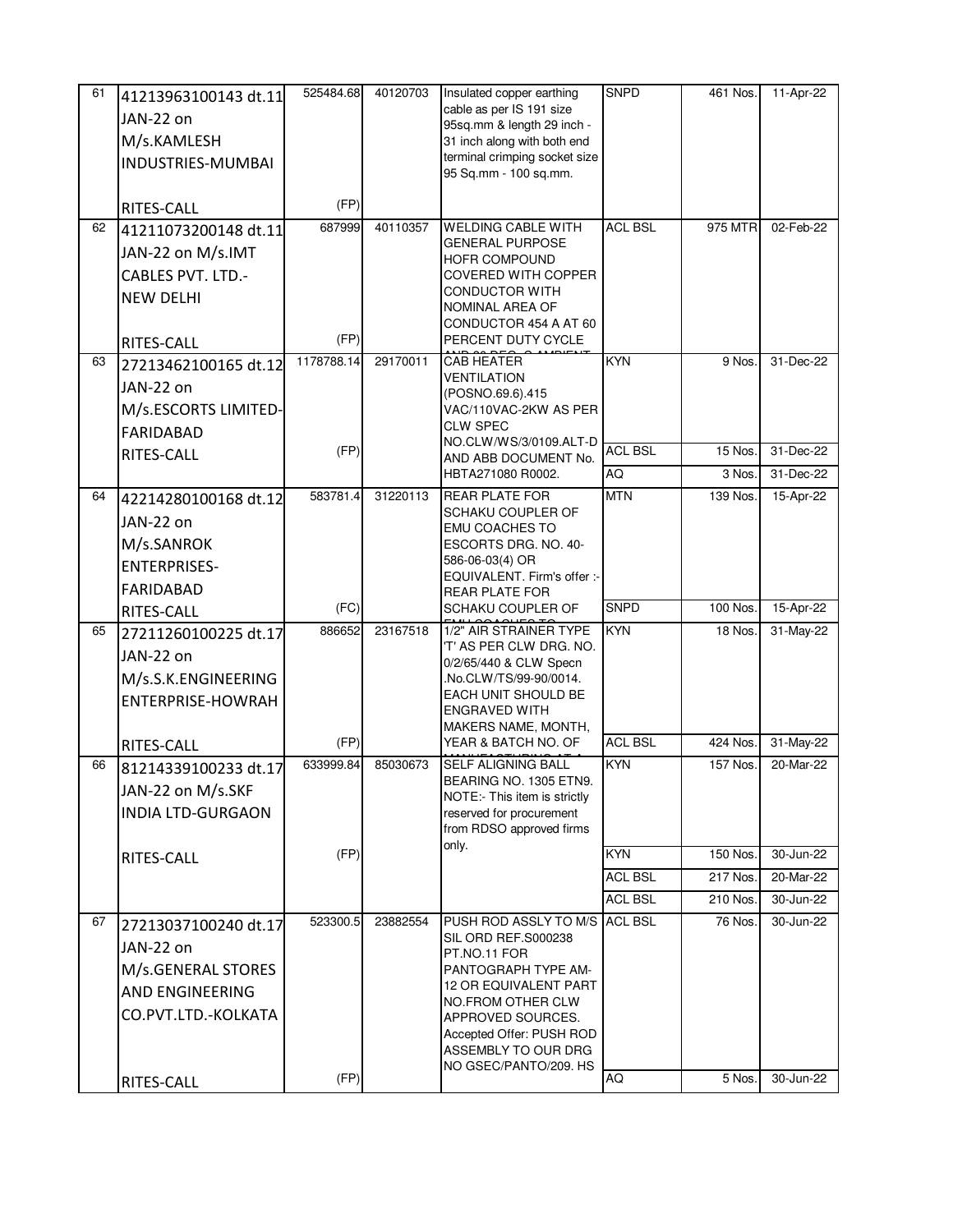| 68 | 27211878100256 dt.18        | 537372     | 25568024 | Set of CGR Cams for TAP                                    | AQ             | 7 Set    | 31-Jul-22 |
|----|-----------------------------|------------|----------|------------------------------------------------------------|----------------|----------|-----------|
|    | JAN-22 on M/s.RIVER         |            |          | CHANGER NO.32<br>CONSIST OF 3 items 3                      |                |          |           |
|    | <b>ENGINEERING PVT LTD-</b> |            |          | nos.as per RDSO                                            |                |          |           |
|    | <b>GREATER NOIDA</b>        |            |          | drg.noSKEL 4638 ALT. 1                                     |                |          |           |
|    |                             |            |          | SHEET NO 1 & 2.1)CAM<br>DISC COMPLETE-I TO                 |                |          |           |
|    |                             |            |          | ADTRANZ'S PART NO                                          |                |          |           |
|    | RITES-CALL                  | (FP)       |          | S2220-1 DRG NO. AM-                                        | <b>KYN</b>     | 3 Set    | 31-Jul-22 |
|    |                             |            |          | 100257 R2- QTY 1 NO.<br>2)CA                               | <b>ACL BSL</b> | 8 Set    | 31-Jul-22 |
| 69 | 38213369100320 dt.20        | 3239808    | 33500447 | Yaw Damper to RCF Drg.                                     | <b>LTT</b>     | 141 Nos. | 21-Apr-22 |
|    |                             |            |          | No. LW05103 Alt-f                                          |                |          |           |
|    | JAN-22 on M/s.INDIA         |            |          | Confirming to RDSO                                         |                |          |           |
|    | <b>AUTO INDUSTRIES</b>      |            |          | Specification No. RDSO/CG-<br>18005 Rev-Nil . This item is |                |          |           |
|    | PVT. LTD.-NEW DELHI         |            |          | restricted for procurement                                 |                |          |           |
|    |                             | (FP)       |          | from RDSO approved source<br>only.                         | <b>LTT</b>     | 141 Nos. | 31-Aug-22 |
|    | RITES-CALL                  |            |          |                                                            | <b>PUNE</b>    | 30 Nos.  |           |
|    |                             |            |          | <b>VERTICAL HYDRAULIC</b>                                  |                |          | 21-Apr-22 |
| 70 | 10212405100375 dt.24        | 838555.2   | 11665660 | DAMPER (PRIMARY)                                           | <b>DLS KYN</b> | 36 Nos.  | 24-Jul-22 |
|    | JAN-22 on M/s.INDIA         |            |          | RDSO DRG.NO.SK.VL-387.                                     |                |          |           |
|    | <b>AUTO INDUSTRIES</b>      |            |          | ALT 2. (ITEM NO.1) Alt 03                                  |                |          |           |
|    | PVT. LTD.-NEW DELHI         |            |          | or Latest & RDSO SPEC.<br>NO. MP.0.40.99.03                |                |          |           |
|    |                             |            |          | (REV.05) March 2021 &                                      |                |          |           |
|    | RITES-CALL                  | (FP)       |          | STR No.MP                                                  | <b>GPR PA</b>  | 48 Nos.  | 24-Jul-22 |
| 71 | 50214001100005 dt.03        | 738677.64  | 56508311 | Relay, AC Immune, plug in                                  | CRD            | 40 Nos.  | 03-Apr-22 |
|    | JAN-22 on M/s.AEW           |            |          | type style QTA2 DC neutral<br>Track, 9 Ohms, 2F/1B         |                |          |           |
|    | <b>TECHNOLOGIES LLP-</b>    |            |          | contacts front and Back                                    |                |          |           |
|    | <b>HOWRAH</b>               |            |          | contacts metal to carbon,                                  |                |          |           |
|    |                             |            |          | complete with plug board,<br>Retaining clip & connectors   |                |          |           |
|    | RITES-CALL                  | (FP)       |          | conforming to BRS:939A                                     | <b>KWV</b>     | 62 Nos.  | 03-Apr-22 |
|    |                             |            |          |                                                            | <b>PUNE</b>    | 25 Nos.  | 03-Apr-22 |
|    |                             |            |          |                                                            | <b>BSL</b>     | 75 Nos.  | 03-Apr-22 |
| 72 | 27214659100377 dt.24        | 509394.2   | 29718028 | <b>SCHNEIDER ELECTRIC</b>                                  | AQ             | 2 Nos.   | 31-Jul-22 |
|    | JAN-22 on                   |            |          | <b>INFRASTRUCTURE</b><br><b>LIMITED MAKE TOP</b>           |                |          |           |
|    | M/s.TRINITY HOUSE           |            |          | <b>INSULATOR AND</b>                                       |                |          |           |
|    | (INDIA) PVT. LTD.-          |            |          | MECHANISM ASSLY.                                           |                |          |           |
|    | <b>MUMBAI</b>               |            |          | CODE NO. 5520000, DRG.<br>NO. LSB:513 FOR                  |                |          |           |
|    | RITES-CALL                  | (FP)       |          | <b>SCHNEIDER MAKE VCB</b>                                  |                |          |           |
| 73 | 38213048100419 dt.27        | 3784656.96 | 30921995 | Brake Beam without Bush to                                 | <b>MTN</b>     | 427 Nos. | 28-Apr-22 |
|    | JAN-22 on M/s.K. S.         |            |          | ICF Drg. No. T-3-2-624 Alt-                                |                |          |           |
|    | <b>ENGINEERING WORKS-</b>   |            |          | m/7 Col-4, Item Nos.<br>1,3,4,7,10 to 13 in                |                |          |           |
|    | <b>HOWRAH</b>               |            |          | assembled condition.                                       |                |          |           |
|    |                             |            |          | Material and Specification as                              |                |          |           |
|    | RITES-CALL                  | (FP)       |          | per drawing.                                               | <b>MTN</b>     | 400 Nos. | 31-May-22 |
|    |                             |            |          |                                                            | <b>MTN</b>     | 400 Nos. | 31-Oct-22 |
| 74 | 38213311100421 dt.27        | 1384635.6  | 38107168 | CONSTANT CONTACT                                           | WAGON/BS       | 159 Nos. | 30-Jul-22 |
|    | JAN-22 on                   |            |          | POLYURETHANE SIDE                                          |                |          |           |
|    | M/s.CALCAST                 |            |          | BEARER PAD ASSEMBLY<br>TO DRG. NO. AAL.021101              |                |          |           |
|    | <b>FERROUS LIMITED-</b>     |            |          | ALT-8. MATERIAL AND                                        |                |          |           |
|    | <b>KOLKATA</b>              |            |          | SPECN AS PER RDSO                                          |                |          |           |
|    |                             |            |          | SPECIFICATION NO. WD-                                      |                |          |           |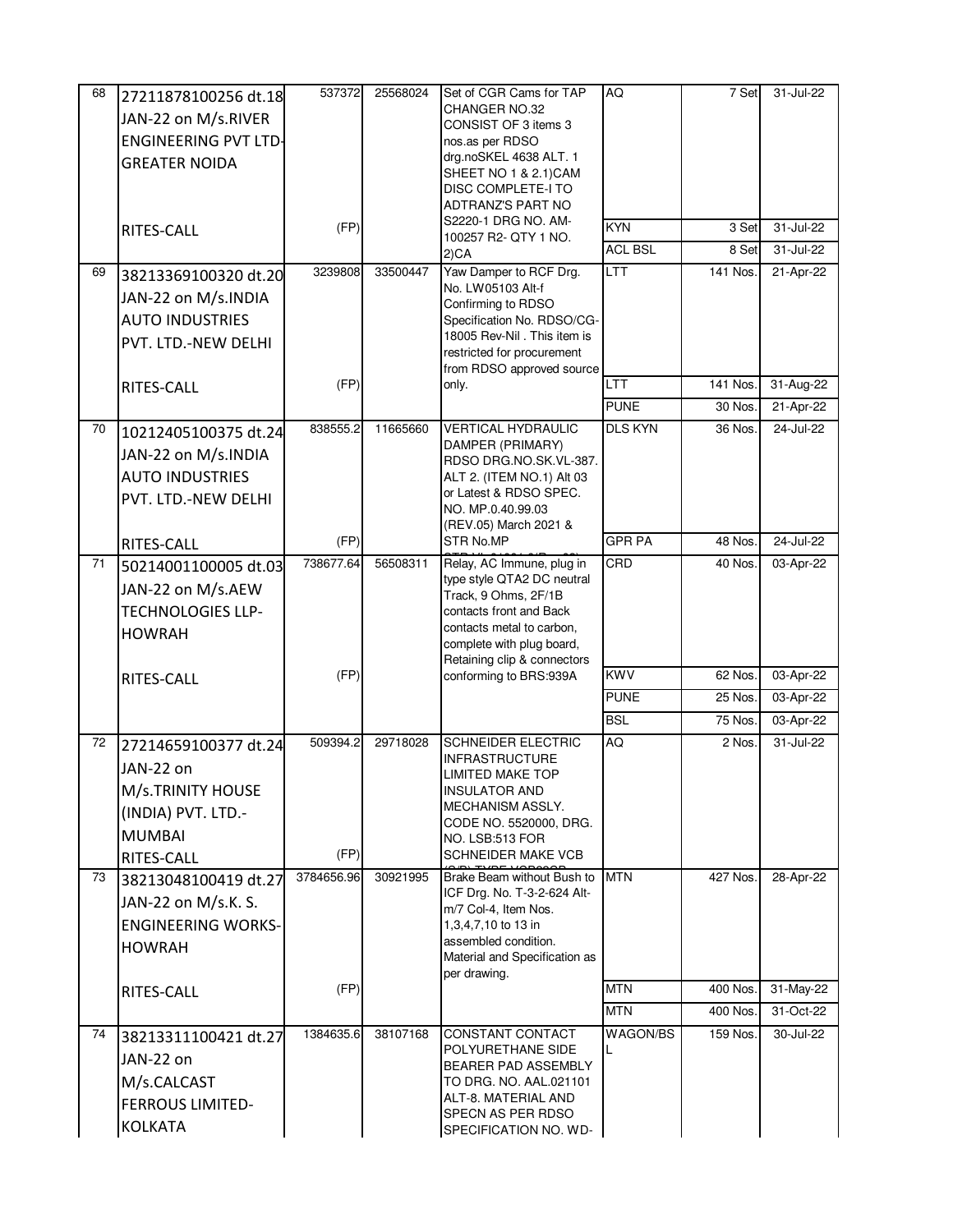|    | RITES-CALL                   | (FP)       |          | 38-MISC-2004.REV 1 OF                                  |                |           |           |
|----|------------------------------|------------|----------|--------------------------------------------------------|----------------|-----------|-----------|
| 75 | 27213245100429 dt.27         | 1199798.63 | 29140055 | C.I. brake blocks conforming                           | AQ             | 1961 Nos. | 31-May-22 |
|    | JAN-22 on M/s.U A            |            |          | to CLW Drg. No. 03/4/19/28<br>Alt. 4.                  |                |           |           |
|    | <b>ENGINEERING-</b>          |            |          |                                                        |                |           |           |
|    | <b>HOWRAH</b>                |            |          |                                                        |                |           |           |
|    |                              |            |          |                                                        |                |           |           |
|    | RITES-CALL                   | (FP)       |          |                                                        |                |           |           |
| 76 | 10211508100441 dt.28         | 1469902.4  | 11663406 | NON ASBESTOS 'L' TYPE                                  | <b>CLA</b>     | 1030 Nos. | 30-Jun-22 |
|    | JAN-22 on                    |            |          | <b>COMPOSITION BRAKE</b><br>BLOCK RDSO DRG.NO.         |                |           |           |
|    | M/s.ESCORTS LIMITED-         |            |          | SK. DP. 3650 ALT '1' OR                                |                |           |           |
|    | <b>FARIDABAD</b>             |            |          | LATEST. RDSO SPECN.                                    |                |           |           |
|    | RITES-CALL                   | (FP)       |          | No. MP.0.01.00.04.<br>{REV.10} March-2021.             | <b>GPR PA</b>  | 394 Nos.  | 30-Jun-22 |
|    |                              |            |          | <b>ESCORTS MAKE</b>                                    | <b>DLS KYN</b> | 1961 Nos. | 30-Jun-22 |
| 77 | 38213992100456 dt.28         | 967269.6   | 38163585 | <b>CUT OFF ANGLE COCK</b>                              | WAGON/BS       | 843 Nos.  | 30-Apr-22 |
|    | JAN-22 on M/s.S. N.          |            |          | WITH VENT (COMPLETE)<br>FOR AIR BRAKE WAGONS           | L              |           |           |
|    | MECHANICAL                   |            |          | TO RDSO'S DRG.NO. WD-                                  |                |           |           |
|    | <b>ENTERPRISE PRIVATE</b>    |            |          | 88123-S-01, ALT-2 AND                                  |                |           |           |
|    | LIMITED-HOWRAH               |            |          | DETAILED OF PARTS AS<br>PER DRG.NO.WD-88123-S-         |                |           |           |
|    |                              |            |          | 02, ALT-6 MATERIAL AND                                 |                |           |           |
|    |                              |            |          | <b>SPECIFICATION</b><br>CONFORMING TO RD               |                |           |           |
|    | RITES-CALL                   | (FP)       |          |                                                        | <b>KWV</b>     | 327 Nos.  | 30-Apr-22 |
|    |                              |            |          |                                                        | <b>NGP</b>     | 150 Nos.  | 30-Apr-22 |
| 78 | 42213049100461 dt.31         | 2458807.6  | 31316001 | NON-ASBESTOS BASED K-KALVA                             |                | 2689 Nos. | 30-Sep-22 |
|    | JAN-22 on                    |            |          | <b>TYPE HIGH FRICTION</b><br><b>COMPOSITE BRAKE</b>    |                |           |           |
|    | M/s.CEMCON ENGG.             |            |          | <b>BLOCKS FOR EMU</b>                                  |                |           |           |
|    | CO. PVT. LTD-SONIPAT         |            |          | <b>COACHES TO RDSO</b><br>DRAWING NO.SK-80029          |                |           |           |
|    |                              |            |          | ALT.4 & CONFORMING TO                                  |                |           |           |
|    | RITES-CALL                   | (FP)       |          | <b>RDSO SPECIFICATION</b>                              | <b>SNPD</b>    | 6876 Nos. | 30-Sep-22 |
| 79 | 41212013100483 dt.31         | 1502373.88 | 40202847 | Polyimide covered copper                               | <b>TMW</b>     | 1119 Kgs. | 30-Nov-22 |
|    | JAN-22 on                    |            |          | conductor for power coil of<br>4601AZ armature, bare   |                |           |           |
|    | M/s.VIMLESH                  |            |          | copper conductor size 6.35                             |                |           |           |
|    | <b>INDUSTRIES PVT .LTD.-</b> |            |          | plus/minus 0.07 mm x 3.05                              |                |           |           |
|    | SONEPAT                      |            |          | plus/minus 0.03 mm and<br>corner radius 0.8 plus/minus |                |           |           |
|    | RITES-CALL                   | (FP)       |          | 0.2 mm, dimension ov                                   |                |           |           |
| 80 | 27213414100495 dt.31         | 1363372    | 23964157 | SHUNTING CONTACTOR                                     | <b>ACL BSL</b> | 53 Nos.   | 30-Dec-22 |
|    | JAN-22 on M/s.RECON          |            |          | <b>TYPE 111.01 TO CLW</b><br>DRG.NO. 1/TWD/111.111     |                |           |           |
|    | <b>ENGINEERING CO P</b>      |            |          | ALT.10 WITH PT. DRGS.                                  |                |           |           |
|    | LTD-KOLKATA                  |            |          |                                                        |                |           |           |
|    |                              |            |          |                                                        |                |           |           |
|    | RITES-CALL                   | (FP)       |          |                                                        |                |           |           |
| 81 | 42211424100167 dt.12         | 689974.32  | 31437023 | ANNAUL OVERHAULING                                     | <b>MTN</b>     | 84 Set    | 30-Jun-22 |
|    | JAN-22 on                    |            |          | REPLACEMENT KIT FOR<br>SINGLE BOTTLE VCB OF            |                |           |           |
|    | M/s.AUTOMETERS               |            |          | AAL TYPE VCBA25.10Tr                                   |                |           |           |
|    | ALLIANCE LTD-NOIDA           |            |          | PART NO. 4300007100/30<br>AS PER ANNEXURE              |                |           |           |
|    |                              |            |          | ATTACHED. (ONE SET                                     |                |           |           |
|    | RITES-CALL                   | (FP)       |          | CONSISTS OF 05 ITEMS                                   |                |           |           |

HAVING 23 NOS.)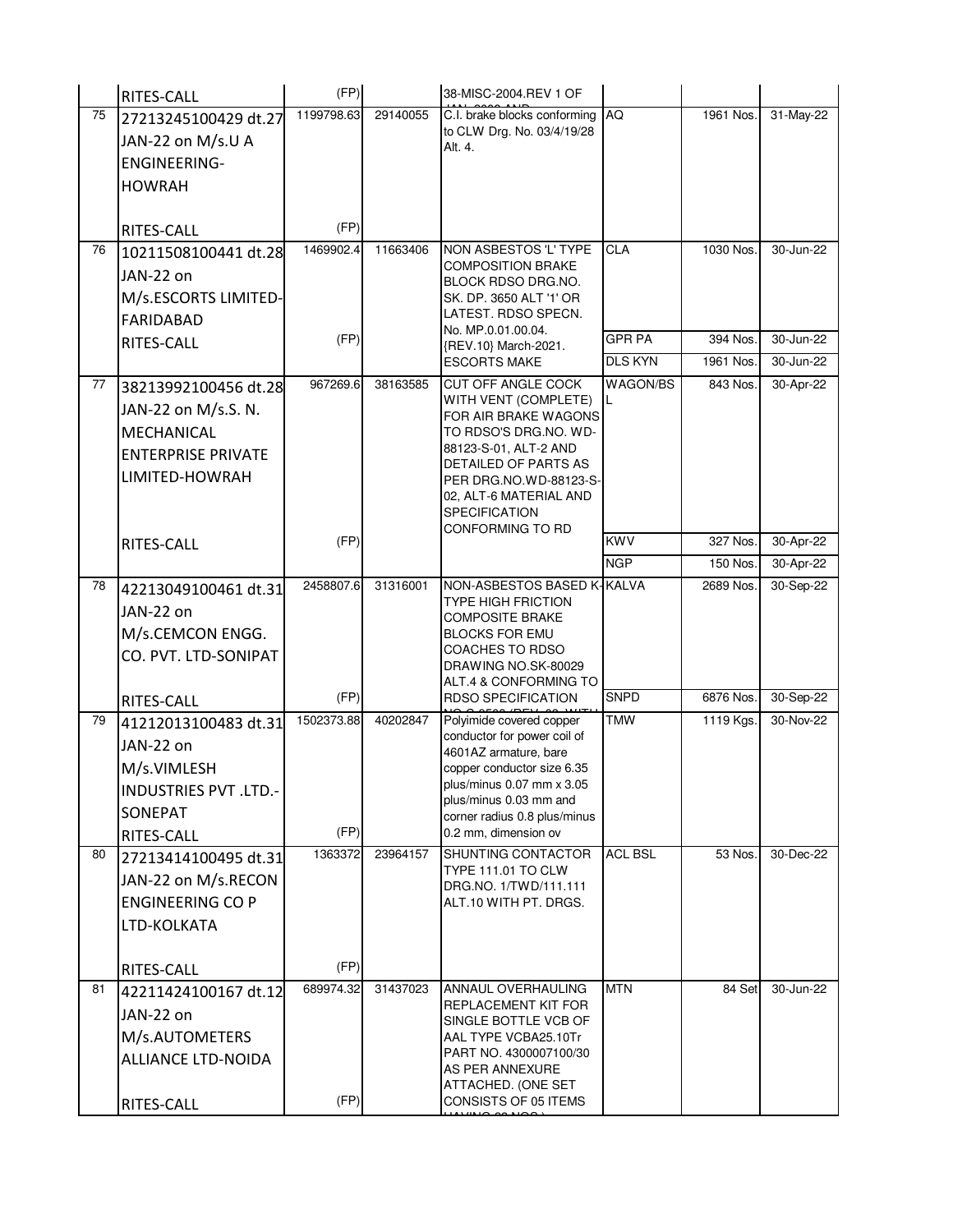| 82 | 81214511100173 dt.12<br>JAN-22 on<br>M/s.CRYSTAL FORMS<br>PRIVATE LIMITED-<br><b>MUMBAI</b><br>RITES-CALL           | 2069379.45<br>(FP) | 83057468 | Denote No.: COM T 12/T13, STY<br>Description : MV (N), Excess<br>Fare Ticket, Size: A-6, 150<br>leaves (50 Sets). Pre-printing<br>instruction: One side printing<br>in Bilingual (Hindi and<br>English as per<br>specimen/matte    | <b>STY</b><br><b>STY</b><br><b>STY</b><br><b>STY</b><br><b>PUNE</b><br><b>PUNE</b><br><b>PUNE</b><br><b>PUNE</b><br><b>PUNE</b> | 12000 Nos.<br>12000 Nos.<br>12000 Nos.<br>12000 Nos.<br>12596 Nos.<br>1100 Nos.<br>1100 Nos.<br>1100 Nos.<br>1000 Nos.<br>1033 Nos. | 30-Jun-22<br>30-Sep-22<br>31-Dec-22<br>31-Mar-23<br>30-Jun-23<br>30-Jun-22<br>30-Sep-22<br>31-Dec-22<br>31-Mar-23<br>30-Jun-23 |
|----|---------------------------------------------------------------------------------------------------------------------|--------------------|----------|------------------------------------------------------------------------------------------------------------------------------------------------------------------------------------------------------------------------------------|---------------------------------------------------------------------------------------------------------------------------------|-------------------------------------------------------------------------------------------------------------------------------------|--------------------------------------------------------------------------------------------------------------------------------|
| 83 | 38212502100203 dt.13<br>JAN-22 on M/s.B K<br><b>INDUSTRIES-BIKANER</b>                                              | 3303386.4          | 30020451 | Rear Cover for Axle Box<br>(Finish Machined) to ICF<br>Drg. No. T-0-2-603 Alt-G/14,<br>Item No. 2. Material and<br>Specification as per drawing.                                                                                   | <b>MTN</b>                                                                                                                      | 1200 Nos.                                                                                                                           | 14-Apr-22                                                                                                                      |
|    | RITES-CALL                                                                                                          | (FP)               |          |                                                                                                                                                                                                                                    | <b>MTN</b>                                                                                                                      | 1200 Nos.                                                                                                                           | 31-Oct-22                                                                                                                      |
|    |                                                                                                                     |                    |          |                                                                                                                                                                                                                                    | <b>PR</b>                                                                                                                       | 390 Nos.                                                                                                                            | 14-Apr-22                                                                                                                      |
| 84 | 90200755700208 dt.13<br>JAN-22 on M/s.STEEL<br><b>AUTHORITY OF INDIA</b><br>LIMITED-KOLKATA                         | 12042570.2         | 90412608 | M.S.Plate 50mm Thick x<br>2500 mm Width x 12000mm<br>length to IS:2062/II E 250<br><b>GR BO With Furnance</b><br>normalizetion with UST as<br>per ASTM A435/A 435 M -<br>90. (PL close Old TPL<br>90426459)                        | <b>MMR</b>                                                                                                                      | 1920 QTL.                                                                                                                           | 31-Mar-22                                                                                                                      |
|    | RITES-CALL                                                                                                          | (FP)               |          |                                                                                                                                                                                                                                    |                                                                                                                                 |                                                                                                                                     |                                                                                                                                |
| 85 | 81212042200218 dt.14<br>JAN-22 on M/s.LORDS<br><b>MARK INDUSTRIES</b><br>PRIVATE LIMITED-<br>SILVASSA<br>RITES-CALL | 1490208<br>(FP)    | 83048832 | <b>PAPER COMPUTER</b><br><b>INTERLEAVED WITH</b><br><b>CARBON IN SHEETS</b><br>CONFORMING TO IS<br>12766/97 DETAIL<br><b>DESCRIPTION AND</b><br>SPECIFICATION AS PER<br>GeM CONTRACT NO.<br>GEMC-511687725627755<br>Dated 09 01 22 | <b>STY</b>                                                                                                                      | 722 Set                                                                                                                             | 08-Feb-22                                                                                                                      |
| 86 | 27213229100235 dt.17                                                                                                | 2149060.37         | 25778018 | CAPACITOR MSR TYPE 22 ACL BSL<br>MFD, 550 VOLT MAKE                                                                                                                                                                                |                                                                                                                                 | 2480 Nos.                                                                                                                           | 30-Jun-22                                                                                                                      |
|    | JAN-22 on<br>M/s.SUBHASH SALES<br><b>CORPORATION.-</b><br><b>MUMBAI</b><br>RITES-CALL                               | (FP)               |          | <b>ICAR/ITALY MODEL NO-</b><br>MSR-25D22-50 OR<br>CAPACITOR 25 MFD, 660<br><b>VOLTS OF M/S</b><br>ADVANCE/MYSORE ASPR<br>15 or 25 MFD.660 Volts                                                                                    |                                                                                                                                 |                                                                                                                                     |                                                                                                                                |
| 87 | 38213117100251 dt.18<br>JAN-22 on<br>M/s.CHANDEL<br><b>ENGINEERING PVT.</b><br>LTD.-KANPUR<br>RITES-CALL            | 2278344<br>(FP)    | 37130912 | BUFFER PLUNGER WITH<br>FACE PLATE, BUFFER<br>SPINDLE AND HEX NUT<br>[ASSEMBLY] TO RDSO<br>SKETCH-98145, ALT-11<br>AND C.RLY.ALT-d, ITEM<br>NOS. 3, 5, 6, 7 AND 17.<br><b>MATERIAL AND</b>                                          | <b>MTN</b>                                                                                                                      | 240 Nos.                                                                                                                            | 19-Apr-22                                                                                                                      |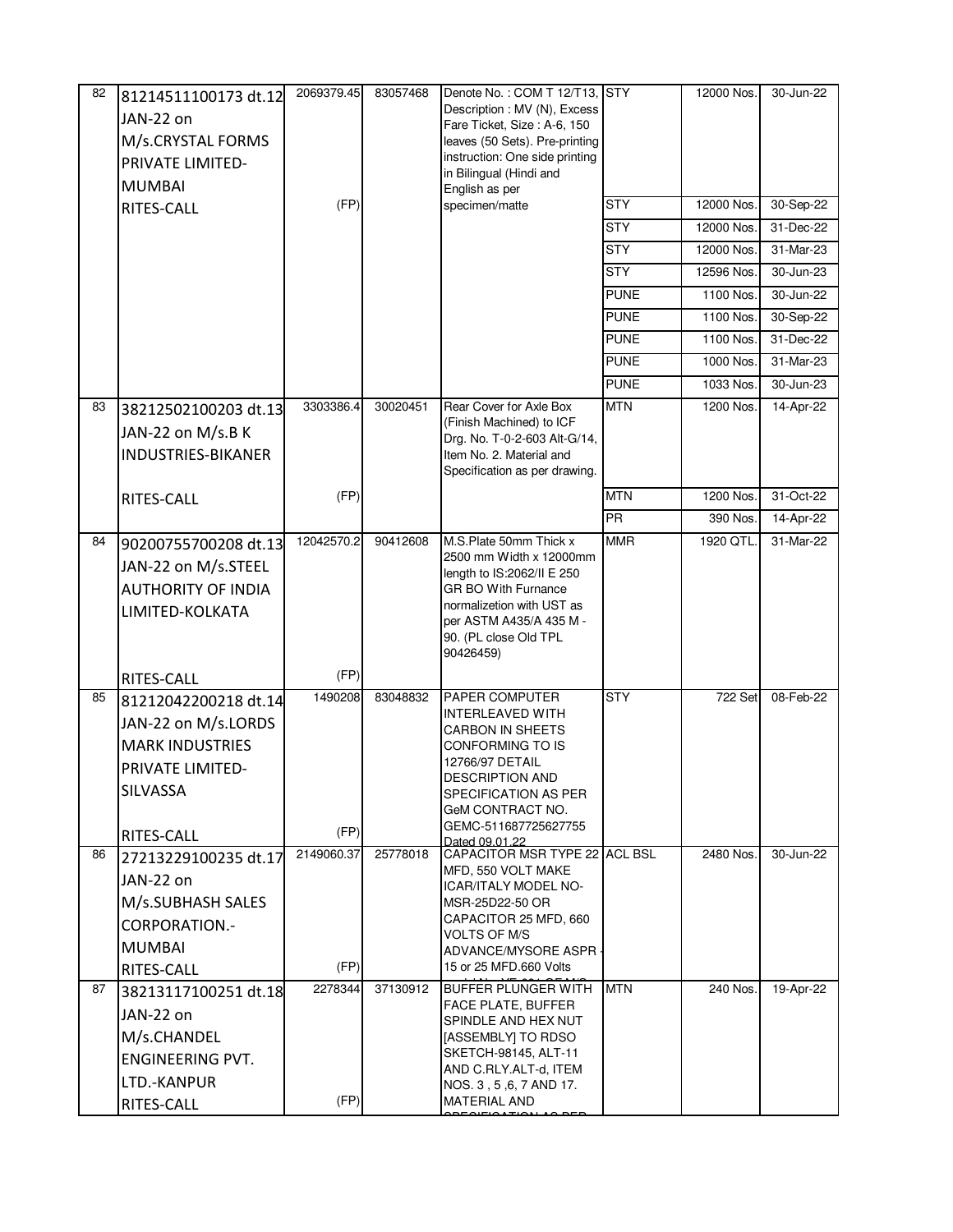| 88 | 38213117100252 dt.18        | 1591820    | 37130912 | <b>BUFFER PLUNGER WITH</b>                                        | <b>MTN</b>     | 200 Nos. | 18-Apr-22 |
|----|-----------------------------|------------|----------|-------------------------------------------------------------------|----------------|----------|-----------|
|    | JAN-22 on                   |            |          | FACE PLATE, BUFFER<br>SPINDLE AND HEX NUT                         |                |          |           |
|    | M/s.YAJURDEV                |            |          | [ASSEMBLY] TO RDSO                                                |                |          |           |
|    | <b>ENGINEERING</b>          |            |          | SKETCH-98145, ALT-11                                              |                |          |           |
|    | PRIVATE LIMITED-            |            |          | AND C.RLY.ALT-d, ITEM                                             |                |          |           |
|    | <b>ROORKEE</b>              |            |          | NOS. 3, 5, 6, 7 AND 17.<br><b>MATERIAL AND</b>                    |                |          |           |
|    | RITES-CALL                  | (FP)       |          | SPECIFICATION AS PER                                              |                |          |           |
| 89 | 27213521100257 dt.18        | 598024     | 29480050 | DRAWING.<br><b>SET OF RUBBER HOSES</b>                            | <b>KYN</b>     | 5 Set    | 31-Jul-22 |
|    | JAN-22 on                   |            |          | FOR TM, OCB AND                                                   |                |          |           |
|    |                             |            |          | <b>MACHINE ROOM</b>                                               |                |          |           |
|    | M/s.SRIDHAR RUBBER          |            |          | <b>VENTILATION OF WAG-9</b><br>LOCOMOTIVE. ONE SET                |                |          |           |
|    | PRODUCTS-KOLKATA            |            |          | COMPRISING OF 04                                                  |                |          |           |
|    |                             |            |          | ITEMS IN 36 NOS. AS PER                                           |                |          |           |
|    | RITES-CALL                  | (FP)       |          | SKETCH NO.<br>ELS/AQ/WAG-9/SK.NO.                                 | <b>ACL BSL</b> | 3 Set    | 31-Jul-22 |
|    |                             |            |          | 0085 REV-0 Make LAL                                               | AQ             | 6 Set    | 31-Jul-22 |
| 90 | 27213240100272 dt.19        | 3289679.52 | 29440014 | <b>ALUMINIUM IMPELLER</b><br>FOR OIL COOLING                      | <b>ACL BSL</b> | 19 Nos.  | 31-Jul-22 |
|    | JAN-22 on                   |            |          | <b>BLOWER UNIT,</b>                                               |                |          |           |
|    | M/s.R.P.MACHINE             |            |          | <b>CENTRIFUGAL DESIGNED</b>                                       |                |          |           |
|    | TOOLS-GAZIABAD              |            |          | FOR 3-PHASE LOCO<br>MOTIVE AS PER CLW                             |                |          |           |
|    | RITES-CALL                  | (FP)       |          | SPECN. NO.                                                        | <b>ACL BSL</b> | 15 Nos.  | 30-Nov-22 |
| 91 | 36211086100276 dt.19        | 1404158.7  | 46015073 | Potential Transformer, Type-                                      | WAGON/BS       | 35 Nos.  | 30-Apr-22 |
|    | JAN-22 on                   |            |          | II, outdoor type, single phase, L<br>oil immersed, (PT ratio 27.5 |                |          |           |
|    | M/s.NIRMAL                  |            |          | kV/110 Volts), 25 kV                                              |                |          |           |
|    | <b>ENTERPRISES-</b>         |            |          | Potential Transformer, as per                                     |                |          |           |
|    | VARANASI                    |            |          | RDSO's Specification No.<br>TI/SPC/PSI/PT/0210                    |                |          |           |
|    | RITES-CALL                  | (FP)       |          | (06/2021) or lat                                                  |                |          |           |
| 92 | 38213460100323 dt.20        | 1945541.52 | 30111080 | SOLE BAR (2750 MM                                                 | <b>PR</b>      | 406 Nos. | 21-Apr-22 |
|    | JAN-22 on                   |            |          | LONG) TO DRAWING<br>NO.C.R.W / SK - 565 WITH                      |                |          |           |
|    | M/s.MAHADEVA STEEL          |            |          | ONE COAT ZINC                                                     |                |          |           |
|    | MILLS PVT LTD-              |            |          | CHROMIUM RED OXIDE.                                               |                |          |           |
|    | <b>KOLKATA</b>              |            |          | <b>MATERIAL AND</b><br>SPECIFICATION AS PER                       |                |          |           |
|    | RITES-CALL                  | (FP)       |          | <b>DRAWING</b>                                                    | <b>PR</b>      | 101 Nos. | 21-Apr-22 |
| 93 | 38213360100341 dt.20        | 2754120    | 33572537 | <b>GLASS UNIT FOR FIXED</b>                                       | LTT            | 520 Nos. | 21-Apr-22 |
|    | JAN-22 on                   |            |          | WINDOW FOR LHB TYPE                                               |                |          |           |
|    | M/s.BIRKAN                  |            |          | COACHES AS PER RCF<br>DRG NO. LW54104 ALT.                        |                |          |           |
|    | <b>ENGINEERING</b>          |            |          | "g" MATERIAL                                                      |                |          |           |
|    |                             |            |          | <b>CONFIRMING TO RCF</b>                                          |                |          |           |
|    | <b>INDUSTRIES Pvt. LTD-</b> |            |          | SPCN.MDTS 089 REV 4.                                              |                |          |           |
|    | <b>GHAZIABAD</b>            | (FP)       |          |                                                                   | <b>LTT</b>     | 520 Nos. | 30-Sep-22 |
|    | RITES-CALL                  |            |          |                                                                   | <b>PUNE</b>    | 100 Nos. | 21-Apr-22 |
|    |                             |            |          |                                                                   | <b>NGP</b>     | 100 Nos. | 21-Apr-22 |
| 94 |                             | 3511680    | 33538384 | 140 KN Air spring for LHB                                         | <b>MTN</b>     | 12 Nos.  | 31-Aug-22 |
|    | 38214970100388 dt.24        |            |          | GS coaches to RDSO STR                                            |                |          |           |
|    | JAN-22 on M/s.ASHIKA        |            |          | No.RDSO/2020/CG-01.                                               |                |          |           |
|    | <b>COMMERCIAL (PVT)</b>     |            |          | RDSO drawing no.CG-<br>K5065, alt.'b' for space                   |                |          |           |
|    | LTD.-KOLKATA                |            |          | envelope and RDSO drawing                                         |                |          |           |
|    |                             |            |          | no.CG-18228 for base plate.                                       |                |          |           |
|    | RITES-CALL                  | (FP)       |          | Top plate diameter 700 mm                                         | <b>MTN</b>     | 12 Nos.  | 31-Dec-22 |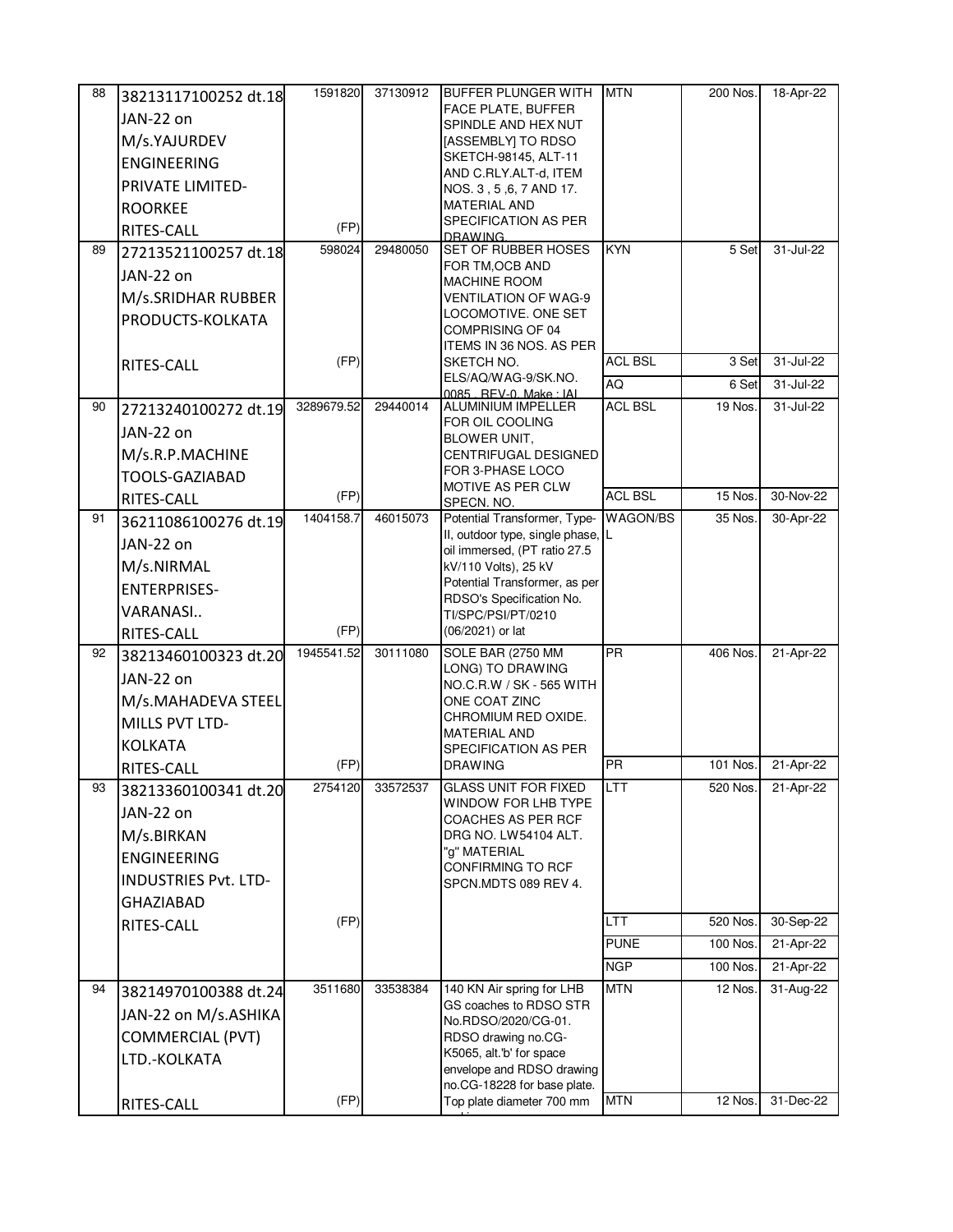| 95  | 38213311100420 dt.27       | 5562284   | 38107168 | <b>CONSTANT CONTACT</b>                                    | <b>KWV</b>     | 68 Nos.   | 28-Mar-22 |
|-----|----------------------------|-----------|----------|------------------------------------------------------------|----------------|-----------|-----------|
|     | JAN-22 on M/s.PRAG         |           |          | POLYURETHANE SIDE                                          |                |           |           |
|     | <b>INDUSTRIES (INDIA)</b>  |           |          | <b>BEARER PAD ASSEMBLY</b><br>TO DRG. NO. AAL.021101       |                |           |           |
|     |                            |           |          | ALT-8. MATERIAL AND                                        |                |           |           |
|     | PVT. LTD.-LUCKNOW          |           |          | SPECN AS PER RDSO                                          |                |           |           |
|     |                            | (FP)      |          | SPECIFICATION NO. WD-<br>38-MISC-2004.REV 1 OF             | <b>KWV</b>     | 68 Nos.   | 30-Jul-22 |
|     | <b>RITES-CALL</b>          |           |          | <b>JAN. 2008 AND</b>                                       | WAGON/BS       | 251 Nos.  | 28-Mar-22 |
|     |                            |           |          | AMENDMENT NO. 2 OF<br><b>SEPTEMBE</b>                      |                |           |           |
|     |                            |           |          |                                                            | WAGON/BS       | 250 Nos.  | 30-Jul-22 |
| 96  | 85221006100078 dt.27       | 867300    | 30076134 | <b>SILENT BLOCK FOR</b>                                    | <b>MTN</b>     | 1000 Nos. | 28-Mar-22 |
|     | JAN-22 on                  |           |          | ANCHOR LINK [TYPE-B]<br>TO RDSO SK. 94101 ALT-2.           |                |           |           |
|     | M/s.ASSOCIATED             |           |          | <b>RDSO SPECIFICATION</b>                                  |                |           |           |
|     | <b>ENGINEERING STORES-</b> |           |          | NO. C-9406 [REV-2] OR                                      |                |           |           |
|     | <b>KOLKATA</b>             |           |          | LATEST. THIS ITEM IS<br><b>RESTRICTED FOR</b>              |                |           |           |
|     | RITES-CALL                 | (FP)      |          | PROCUREMENT FROM                                           |                |           |           |
| 97  | 27212483100427 dt.27       | 686784    | 23618292 | <b>DRIVER'S READING LAMP</b>                               | <b>KYN</b>     | 100 Nos.  | 31-Jul-22 |
|     | JAN-22 on                  |           |          | WITH WHITE LED BASED<br>AS PER DRG. NO.                    |                |           |           |
|     | M/s.ELECTRICALS            |           |          | ELW/BSL/1/F/99.059 ALT.3.                                  |                |           |           |
|     | <b>ELECTRONICS</b>         |           |          | HSN CODE 9405                                              |                |           |           |
|     | <b>INDUSTRIAL</b>          |           |          |                                                            |                |           |           |
|     | <b>CORPORATION-</b>        |           |          |                                                            |                |           |           |
|     | <b>KOLKATA</b>             |           |          |                                                            |                |           |           |
|     | RITES-CALL                 | (FP)      |          |                                                            | <b>ACL BSL</b> | 460 Nos.  | 31-Jul-22 |
|     |                            | 797854.64 | 25890207 | Auxilliary switch and lever                                | <b>KYN</b>     | 20 Nos.   | 31-Dec-22 |
| 98  |                            |           |          |                                                            |                |           |           |
|     | 27212419100435 dt.28       |           |          | assembly for EM contactor                                  |                |           |           |
|     | JAN-22 on M/s.ALASIA       |           |          | having two Aux .contact                                    |                |           |           |
|     | <b>ENGINEERING</b>         |           |          | switch [one switch having 2<br>NC, 01 NO. and other switch |                |           |           |
|     | <b>COMPANY PRIVATE</b>     |           |          | having 1NC, 02 NO.contacts]                                |                |           |           |
|     | LIMITED-HOWRAH             |           |          | as per<br>DRG.NO.BSL/ELW/WAM-                              |                |           |           |
|     | RITES-CALL                 | (FP)      |          | 4/2/112.104                                                | <b>ACL BSL</b> | 192 Nos.  | 31-Dec-22 |
|     |                            |           |          |                                                            | AQ             | 30 Nos.   | 31-Dec-22 |
| 99  | 27213971100455 dt.28       | 28603200  | 29948162 | <b>SET OF ROTOR</b>                                        | <b>TMW</b>     | 68 Set    | 31-May-22 |
|     | JAN-22 on M/s.ELMEC        |           |          | <b>STAMPING FOR</b>                                        |                |           |           |
|     |                            |           |          | ZIRCONIUM TYPE SHAFT<br><b>MOUNTED DESIGN</b>              |                |           |           |
|     | COM AGENCIES-              |           |          | ROTOR (SCHEME-I). 1)                                       |                |           |           |
|     | MALAD(W), MUMBAI           |           |          | Main stamping as per CLW                                   |                |           |           |
|     |                            |           |          | drawing no.1TWD.096.010<br>Alt-9 Ref-1 & RDSO drawing      |                |           |           |
|     |                            | (FP)      |          | no.SKEL-4693 Rev-0, Alt-1 &                                | <b>TMW</b>     | 67 Set    | 31-Aug-22 |
|     | RITES-CALL                 |           |          | Specn. No.4T                                               | <b>TMW</b>     | 67 Set    | 31-Dec-22 |
| 100 | 42211270100462 dt.31       | 7588580   | 35390153 | 16" brake Unit with EP                                     | <b>MTN</b>     | 22 Nos.   | 31-May-22 |
|     | JAN-22 on                  |           |          | bracket for regenerative                                   |                |           |           |
|     | M/s.ESCORTS LIMITED-       |           |          | brake blending to Escorts<br>Drg. No. OEP5684 or EP        |                |           |           |
|     | <b>FARIDABAD</b>           |           |          | Brake unit type LD2 as per                                 |                |           |           |
|     | RITES-CALL                 | (FP)      |          | WSF part No ID 70264/1 or                                  | <b>VVH</b>     | 5 Nos.    | 31-May-22 |
|     |                            |           |          | Faiveley EP Brake unit<br>Faiveley Part No. 075001100      | <b>KALVA</b>   | 14 Nos.   | 31-May-22 |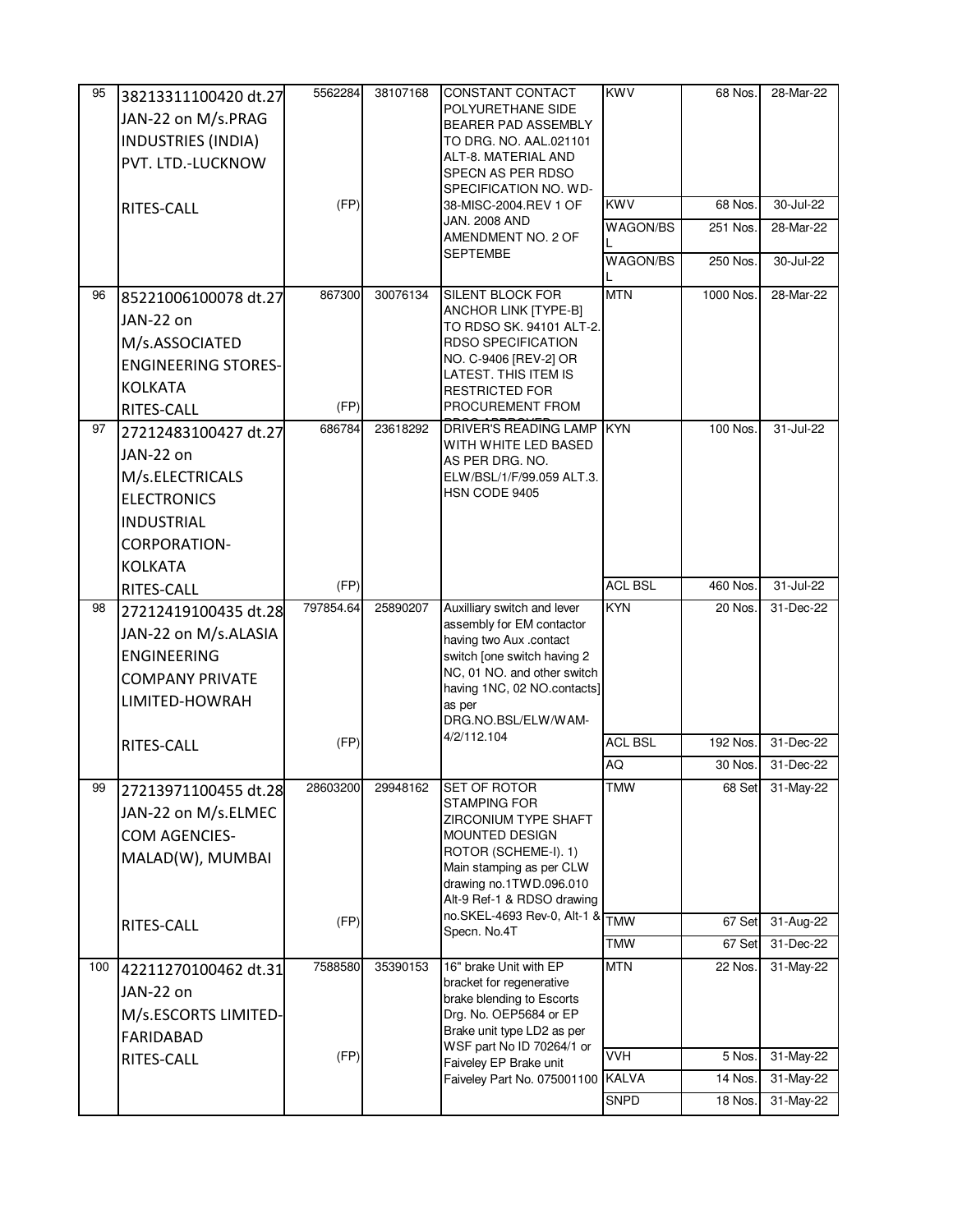| 101 | 41213788100040 dt.05        | 826745.76  | 42022356 | POWER CONTACTOR 3                                               | <b>MTN</b>     | 102 Nos.  | 05-Jul-22               |
|-----|-----------------------------|------------|----------|-----------------------------------------------------------------|----------------|-----------|-------------------------|
|     | JAN-22 on                   |            |          | POLE.70/73 AMPS.AC-3                                            |                |           |                         |
|     | M/s.KALTRO                  |            |          | RATING, COIL VOLTAGE<br>415 V AC WITH 2NO PLUS                  |                |           |                         |
|     |                             |            |          | 2NC AUX.CONTACTS                                                |                |           |                         |
|     | <b>ENTERPRISES-</b>         |            |          | ALONG WITH THERMAL                                              |                |           |                         |
|     | AMBERNATH                   |            |          | OVERLOAD RELAY WITH                                             |                |           |                         |
|     | <b>RITES-CALL</b>           | (FP)       |          | SINGLE PHASE                                                    | <b>KYN</b>     | 9 Nos.    | 05-Jul-22               |
| 102 | 27213896100054 dt.05        | 631526.56  | 29208014 | <b>SET OF AOH KIT FOR</b><br><b>SPEED RECORDER &amp;</b>        | <b>KYN</b>     | 24 Set    | 31-Oct-22               |
|     | JAN-22 on                   |            |          | SPEED INDICATOR TYPE                                            |                |           |                         |
|     | M/s.MEDHA SERVO             |            |          | MRT 922/922I Accepted                                           |                |           |                         |
|     | <b>DRIVES PRIVATE</b>       |            |          | Offer: As per Annexure. HSN                                     |                |           |                         |
|     | LIMITED-HYDERABAD           |            |          | 90299000                                                        |                |           |                         |
|     |                             |            |          |                                                                 |                |           |                         |
|     | RITES-CALL                  | (FP)       |          |                                                                 | <b>ACL BSL</b> | 24 Set    | 31-Oct-22               |
|     |                             |            |          |                                                                 | AQ             | 28 Set    | 31-Oct-22               |
| 103 | 42214008100061 dt.05        | 517725     | 35390128 | Set of various types of Cocks MTN                               |                | 5 Set     | 31-May-22               |
|     |                             |            |          | as per MTN Sketch No.                                           |                |           |                         |
|     | JAN-22 on                   |            |          | EMU/MTN/BE/03/R3.(One                                           |                |           |                         |
|     | M/s.S.K.ENGINEERING         |            |          | Set consists of 07 Items<br>having 155 nos.per Set).            |                |           |                         |
|     | ENTERPRISE-HOWRAH           |            |          |                                                                 |                |           |                         |
|     |                             |            |          |                                                                 |                |           |                         |
|     | <b>RITES-CALL</b>           | (FP)       |          |                                                                 |                |           |                         |
| 104 | 38213412100071 dt.06        | 966313.8   | 33540160 | <b>Stainless Steel Dust Bin</b><br>Fixing Arrgt. with Frame for | <b>MTN</b>     | 243 Nos.  | 07-Jun-22               |
|     | JAN-22 on M/s.P. K.         |            |          | LHB Coaches to RCF Drg.                                         |                |           |                         |
|     | <b>METAL CASTING-</b>       |            |          | No. MI004725 Alt - h, Item                                      |                |           |                         |
|     | <b>BHOPAL</b>               |            |          | No. 1 & 3 only. An SS Wire                                      |                |           |                         |
|     | RITES-CALL                  | (FP)       |          | Rope, Grade AISI-202 of<br>min. Dia. 3 mm & Length 1.5          |                |           |                         |
| 105 | 27214620100073 dt.06        | 9248334.96 | 25979504 | BRAKE SHOE, AS PER                                              | AQ             | 285 Nos.  | 31-May-22               |
|     | JAN-22 on M/s.SHREE         |            |          | RDSO DRG                                                        |                |           |                         |
|     | <b>GIRRAJ STEELS-</b>       |            |          | NO.D/BG1753/X2, ALT-8 AS<br>PER SPEC.NO M and                   |                |           |                         |
|     |                             |            |          |                                                                 |                |           |                         |
|     |                             |            |          | C/MTD/101/2007.                                                 |                |           |                         |
|     | <b>GWALIOR</b>              |            |          |                                                                 |                |           |                         |
|     | RITES-CALL                  | (FP)       |          |                                                                 | <b>AQ</b>      | 285 Nos.  | 30-Sep-22               |
|     |                             |            |          |                                                                 | AQ             | 285 Nos.  | 31-Dec-22               |
|     |                             |            |          |                                                                 | <b>AQ</b>      | 286 Nos.  | 30-Apr-23               |
|     |                             |            |          |                                                                 | <b>ACL BSL</b> | 606 Nos.  | 31-May-22               |
|     |                             |            |          |                                                                 | <b>ACL BSL</b> | 606 Nos.  | 30-Sep-22               |
|     |                             |            |          |                                                                 | <b>ACL BSL</b> | 606 Nos   | 31-Dec-22               |
|     |                             |            |          |                                                                 | <b>ACL BSL</b> | 605 Nos.  | 30-Apr-23               |
|     |                             |            |          |                                                                 | <b>KYN</b>     | 659 Nos   | 31-May-22               |
|     |                             |            |          |                                                                 | <b>KYN</b>     | 658 Nos.  | 30-Sep-22               |
|     |                             |            |          |                                                                 | <b>KYN</b>     | 658 Nos   | 31-Dec-22               |
|     |                             |            |          |                                                                 | KYN            | 658 Nos.  | 30-Apr-23               |
| 106 | 80223054200093 dt.08        | 9066789.6  | 80090400 | <b>SUPERIOR KEROSENE</b>                                        | <b>ACL BSL</b> | 12000 LTR | 31-Mar-22               |
|     | JAN-22 on                   |            |          | OIL (SKO) NON -PDS,                                             |                |           |                         |
|     |                             |            |          | confirming to IS:1459:2016                                      |                |           |                         |
|     | M/s.BHARAT                  |            |          | 3rd Revision.                                                   |                |           |                         |
|     | PETROLEUM                   |            |          |                                                                 |                |           |                         |
|     | <b>CORPORATION LTD.-</b>    |            |          |                                                                 |                |           |                         |
|     | <b>MUMBAI</b><br>RITES-CALL | (FP)       |          |                                                                 | <b>ACL BSL</b> | 60000 LTR | $\overline{31}$ -Mar-23 |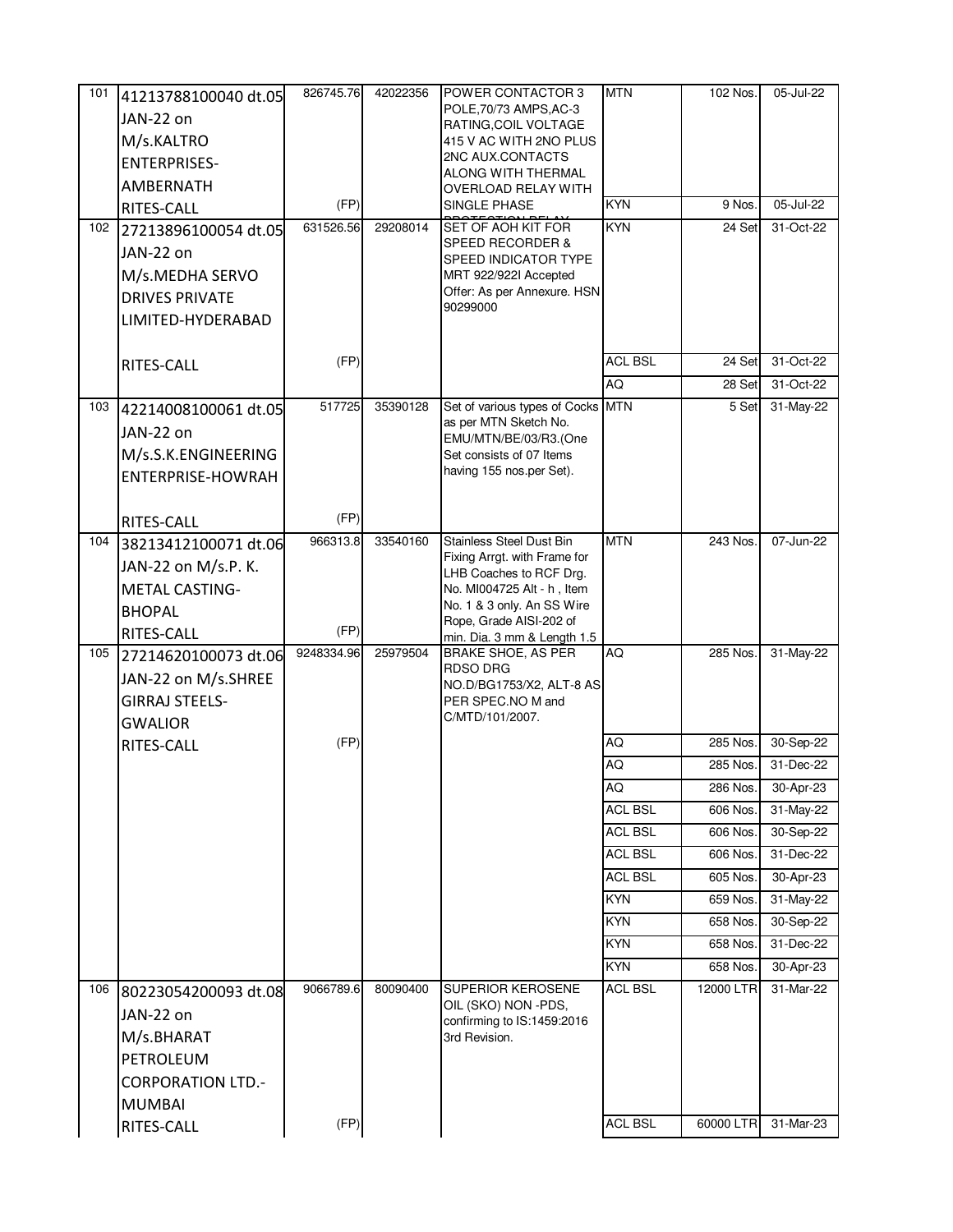|     |                            |            |          |                                                        | <b>ACL BSL</b> | 60000 LTR | 31-Mar-24 |
|-----|----------------------------|------------|----------|--------------------------------------------------------|----------------|-----------|-----------|
| 107 | 38213452100122 dt.10       | 1811890    | 33501762 | Flexible Hose (500MM) for                              | <b>LTT</b>     | 450 Nos.  | 11-May-22 |
|     | JAN-22 on                  |            |          | <b>Brake Actuator of LHB</b><br>Coaches (Bogie to BC   |                |           |           |
|     | M/s.ESCORTS LIMITED-       |            |          | connection) to RDSO                                    |                |           |           |
|     | <b>FARIDABAD</b>           |            |          | drawing no. CG-19037 Spec:                             |                |           |           |
|     |                            |            |          | To KBIL PT NO.kp0313153                                |                |           |           |
|     |                            |            |          | OR FTIL PT NO.FT0052512-<br>002 OR Escorts Part No     |                |           |           |
|     |                            |            |          | 3EB9942                                                |                |           |           |
|     |                            |            |          |                                                        |                |           |           |
|     | RITES-CALL                 | (FP)       | 33501774 | Flexible Hose (650MM) for                              |                |           |           |
|     |                            |            |          | <b>Brake Actuator of LHB</b><br>Coaches (Body to Bogie |                |           |           |
|     |                            |            |          | connection) to RDSO                                    |                |           |           |
|     |                            |            |          | drawing no. CG-19036 Alt 1                             |                |           |           |
|     |                            |            |          | Spec: To KBIL PT<br>NO.KP0274893 OR FTIL PT            |                |           |           |
|     |                            |            |          | NO.FT0052512-001 Or                                    |                |           |           |
|     |                            |            |          | Escorts part no. 1J                                    |                |           |           |
|     |                            |            |          |                                                        | LTT            | 650 Nos.  | 11-May-22 |
| 108 | 42213626100142 dt.10       | 858627     | 31903368 | Main Gear, Machined of M/s<br>Bombardier Part no.      | <b>MTN</b>     | 2 Nos.    | 16-May-22 |
|     | JAN-22 on                  |            |          | 3EJD000001 - 0784.                                     |                |           |           |
|     | M/s.BOMBARDIER             |            |          |                                                        |                |           |           |
|     | <b>TRANSPORTATION</b>      |            |          |                                                        |                |           |           |
|     | <b>INDIA PRIVATE</b>       |            |          |                                                        |                |           |           |
|     | LIMITED-NEW DELHI          |            |          |                                                        |                |           |           |
|     | RITES-CALL                 | (FP)       |          |                                                        |                |           |           |
|     |                            |            |          |                                                        | <b>KYN</b>     |           |           |
| 109 | 27213139100212 dt.13       | 731600     | 25991383 | <b>EARTH BRUSH ASSLY</b>                               |                | 5 Nos.    | 30-Apr-22 |
|     | JAN-22 on M/s.MICA         |            |          | <b>COMPLETE FOR TM TAO-</b><br>659 WITH TERMINAL AS    |                |           |           |
|     | MOLD-JAMSHEDPUR            |            |          | PER DRG.NO.                                            |                |           |           |
|     |                            |            |          | 2TWD.092.434 ALT 4.,                                   |                |           |           |
|     | RITES-CALL                 | (FP)       |          | ELW/BSL/WAM4/2/110.388<br>ALT-1 WITH EARTH             | <b>ACL BSL</b> | 95 Nos.   | 30-Apr-22 |
| 110 | 38212304100497 dt.31       | 29202309.6 | 38106401 | ADAPTER [NARROW JAW] KWV                               |                | 3760 Nos. | 02-May-22 |
|     | JAN-22 on M/s.GOLD         |            |          | CLASS 'E' 6 INCH X 11                                  |                |           |           |
|     | <b>STAR STEELS PRIVATE</b> |            |          | INCH TO RDSO'S DRG.<br>NO. WD-89067 - S/9 ALT.         |                |           |           |
|     | LIMITED-RAIPUR             |            |          | NO.8 TO RDSO                                           |                |           |           |
|     |                            |            |          | SPECIFICATION NO AB/RB<br>39-2002 REV.4 OF FEB-        |                |           |           |
|     | RITES-CALL                 | (FP)       |          | 2018                                                   | <b>KWV</b>     | 3760 Nos. | 30-Jul-22 |
|     |                            |            |          |                                                        | <b>KWV</b>     | 3760 Nos. | 30-Nov-22 |
|     |                            |            |          |                                                        | <b>KWV</b>     | 3760 Nos. | 30-Jun-23 |
|     |                            |            |          |                                                        | WAGON/BS       | 3526 Nos. | 02-May-22 |
|     |                            |            |          |                                                        | WAGON/BS       | 3526 Nos. | 31-Aug-22 |
|     |                            |            |          |                                                        |                |           |           |
| 111 | 27213102100019 dt.03       | 672122.1   | 23883546 | piston packing ring for panto                          | <b>KYN</b>     | 442 Nos.  | 30-Sep-22 |
|     | JAN-22 on                  |            |          | servomotor as per M/S.SIL<br>pt.no.S0221129100 or M/S  |                |           |           |
|     | M/s.CONCEPT RAIL           |            |          | GSEC, PT.NO.GSEC/PANT                                  |                |           |           |
|     | <b>ENGINEERS PVT LTD-</b>  |            |          | O/094 or M/S                                           |                |           |           |
|     | <b>KOLKATA</b>             |            |          | <b>CONTRANSYS</b><br>PT.NO.C01870.or M/S.              |                |           |           |
|     | RITES-CALL                 | (FP)       |          | Concept Rail's Drg<br>No.0103149                       | <b>ACL BSL</b> | 609 Nos.  | 30-Sep-22 |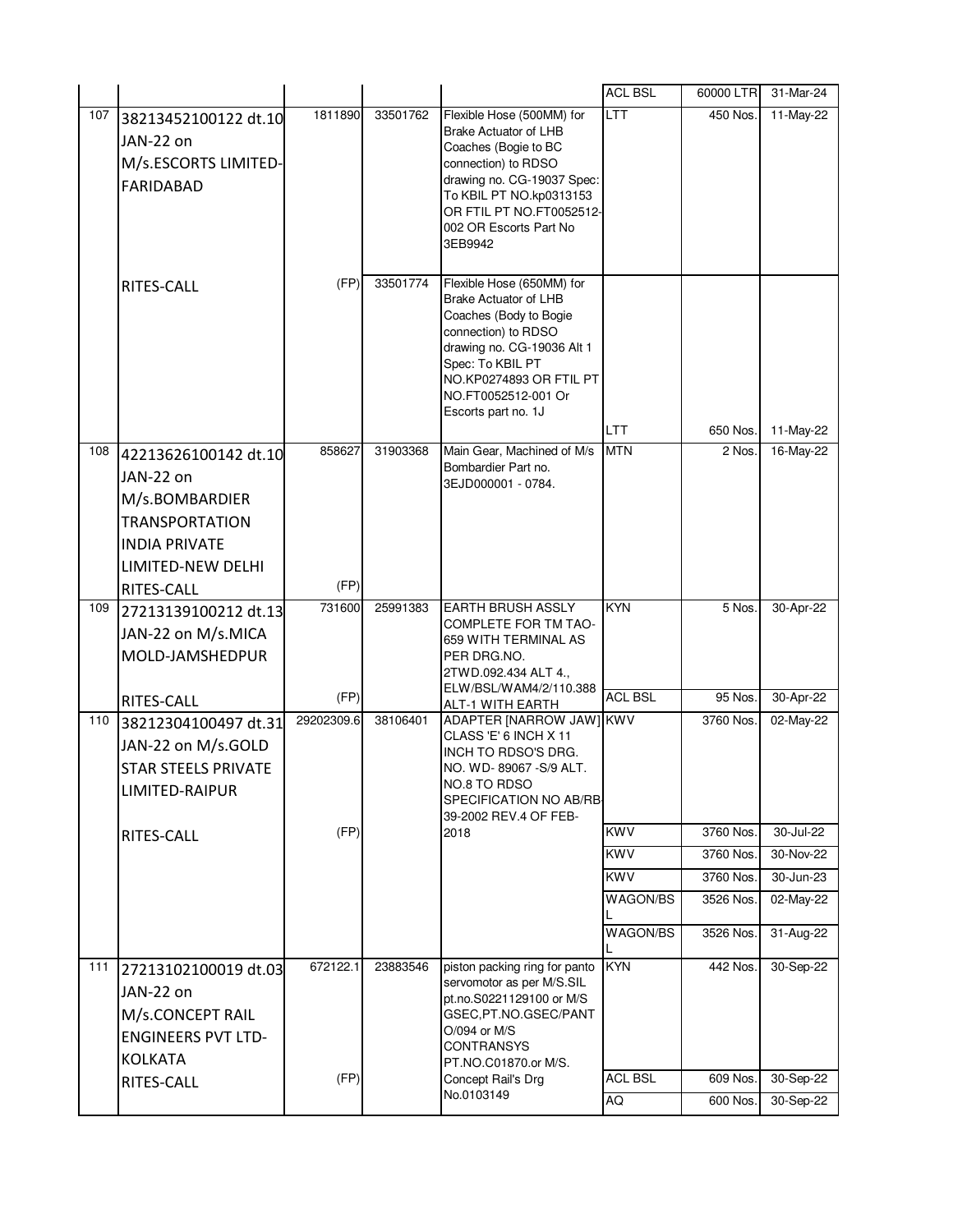| 112 | 80212227100022 dt.03<br>JAN-22 on<br>M/s.HINDUSTAN<br>PETROLEUM<br>CORPORATION<br>LIMITED-MUMBAI<br>RITES-CALL            | 3650625<br>(FP)    | 80031547 | Antiwear Hydraulic Oil Extra<br>Heavy Duty to IS:11656-<br>1986/Reaffirmed 2013 [With<br>Aniline Point 90oC, min. for<br>all grades in place of seal<br>compatibility test and NAS<br>Value below 8] with RDSO<br>additional r                     | <b>PUNE</b><br><b>BSL</b><br><b>SUR</b><br><b>BB</b><br><b>NGP</b> | 3990 LTR<br>11980 LTR<br>8610 LTR<br>3150 LTR<br>7770 LTR | 31-Oct-22<br>31-Oct-22<br>31-May-22<br>31-Oct-22<br>31-Oct-22 |
|-----|---------------------------------------------------------------------------------------------------------------------------|--------------------|----------|----------------------------------------------------------------------------------------------------------------------------------------------------------------------------------------------------------------------------------------------------|--------------------------------------------------------------------|-----------------------------------------------------------|---------------------------------------------------------------|
| 113 | 81214095200219 dt.14<br>JAN-22 on M/s.SAFE<br><b>PRO FIRE SERVICES</b><br>PRIVATE LIMITED-<br><b>MUMBAI</b><br>RITES-CALL | 1116435<br>(FP)    | 86014511 | <b>ISI MARKED PORTABLE</b><br>FIRE EXTINGUISHER.<br><b>DETAIL DESCRIPTION</b><br>AND SPECIFICATION AS<br>PER GeM CONTRACT NO.<br>GEMC-511687710958638<br>Dated 09.01.22                                                                            | <b>BB</b>                                                          | 789 Nos.                                                  | 08-Jun-22                                                     |
| 114 | 27213950100244 dt.17<br>JAN-22 on<br>M/s.KRISHNA<br><b>ENGINEERING WORKS-</b><br><b>KOLKATA</b>                           | 524864             | 29610450 | 36 WATTS HIGH<br><b>FREQUENCY</b><br>ELECTRONIC BALLAST<br>FOR CARRIDOR LIGHT AS<br>PER CLW SPECIFICATION<br>NO. CLW/ES/3/0041 FOR<br>WAG-9 LOCOMOTIVE.                                                                                            | <b>KYN</b>                                                         | 80 Nos.                                                   | 30-Jun-22                                                     |
|     | RITES-CALL                                                                                                                | (FP)               |          | Brand Name Kwiklite.                                                                                                                                                                                                                               | AQ                                                                 | 198 Nos.                                                  | 30-Jun-22                                                     |
| 115 | 38213363100245 dt.18<br>JAN-22 on                                                                                         | 1031733            | 33570735 | Maintenance Kit - 02 for<br>Earthing Equipment, Consist<br>of 5 Items: (1) Housing to                                                                                                                                                              | <b>LTT</b>                                                         | 134 Set                                                   | 31-May-22                                                     |
|     | M/s.NANDRATAN<br><b>FOUNDRY AND</b><br><b>ENGINEERING WORKS</b><br>PVT LTD-MUMBAI                                         |                    |          | RCF Drg. No. LW71233 Alt-<br>b, Qty-1 No.(2) Cover to<br>RCF Drg. No. LW71234 Alt-<br>c, Qty-2 Nos.(3) Blanking<br>Plug to RC                                                                                                                      |                                                                    |                                                           |                                                               |
|     | RITES-CALL                                                                                                                | (FP)               |          |                                                                                                                                                                                                                                                    | <b>PUNE</b>                                                        | 37 Set                                                    | 31-May-22                                                     |
|     |                                                                                                                           |                    |          |                                                                                                                                                                                                                                                    | <b>NGP</b>                                                         | $30$ Set                                                  | 31-May-22                                                     |
| 116 | 36211831100277 dt.19<br>JAN-22 on<br>M/s.NIRMAL<br><b>ENTERPRISES-</b><br>VARANASI<br>RITES-CALL                          | 1163445.78<br>(FP) | 46015097 | Potential Transformer with<br>Terminal Connector, Type-I,<br>outdoor type, single phase,<br>(PT ratio 27.5 kv /100 volts)<br>25kV Potential Transformer,<br>as per RDSO's Specification<br>No. TI/SPC/PSI/PT/0210<br>(06/2021)                     | WAGON/BS<br>L                                                      | 29 Nos.                                                   | 30-Apr-22                                                     |
| 117 | 41211064200359 dt.21<br>JAN-22 on M/s.Hitech<br>Power Enterprises,<br><b>DELHI</b><br>RITES-CALL                          | 1158932.5<br>(FP)  | 40075266 | <b>STRIP [ARMOURED</b><br><b>CABLE] PVC INSULATED</b><br>ARMOURED AND PVC<br>SHEATHED [GENERAL<br>PURPOSE] MULTICORE<br>CABLE WITH STRANDED<br>ALUMINIUM CONDUCTOR<br>SUITABLE FOR WORKING SNPD<br><b>VOLTAGE UPTO AND</b><br>INCLUDING 1100 VOLTS | <b>NGP</b><br><b>MTN</b><br><b>PUNE</b>                            | <b>250 MTR</b><br>1100 MTR<br><b>250 MTR</b><br>270 MTR   | 18-Feb-22<br>18-Feb-22<br>18-Feb-22<br>18-Feb-22              |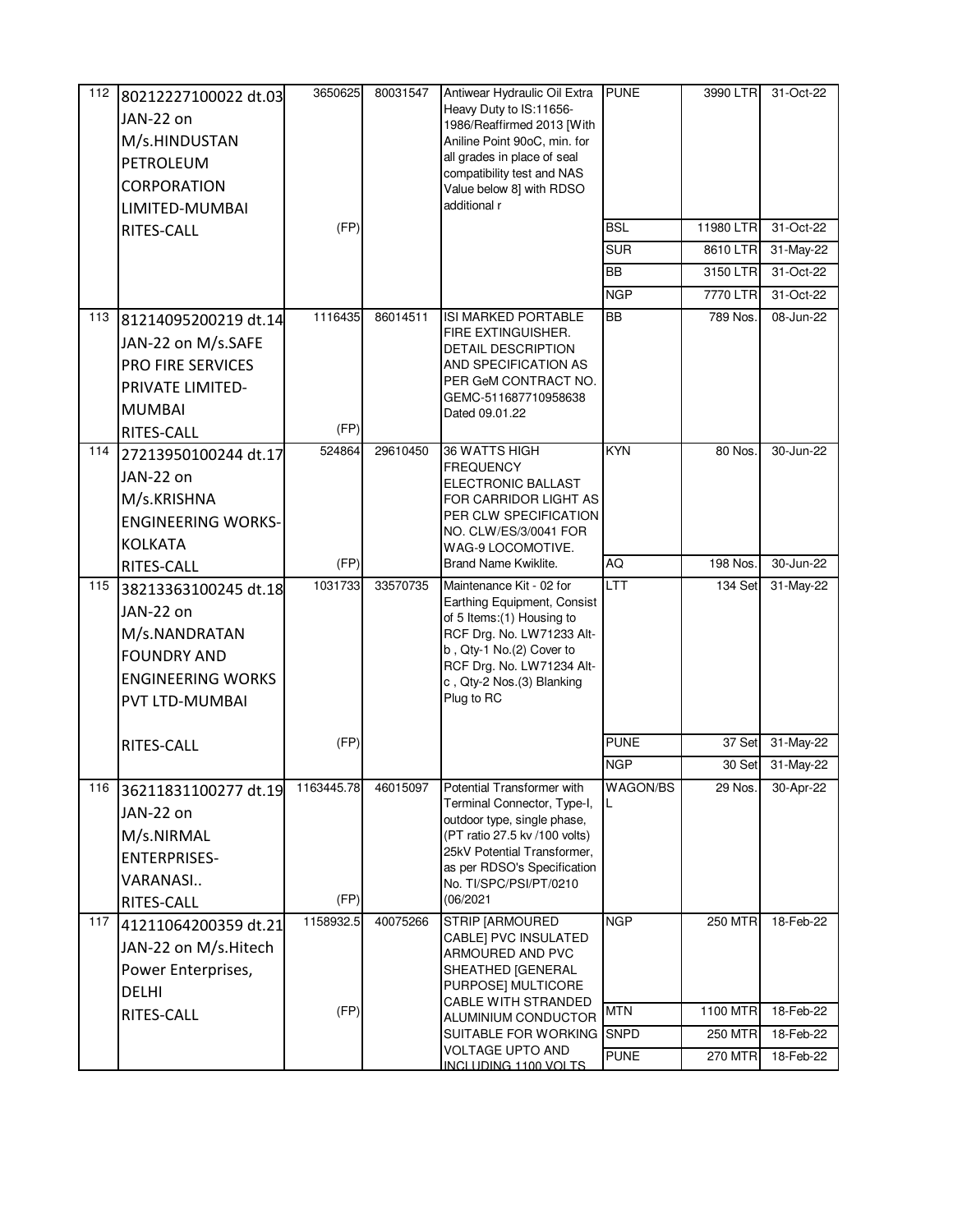| 118 | 27213288100363 dt.21       | 764640     | 29940011 | <b>ISET OF SINGLE DUCT</b>                        | <b>ACL BSL</b> | 9 Set    | 30-Apr-22 |
|-----|----------------------------|------------|----------|---------------------------------------------------|----------------|----------|-----------|
|     | JAN-22 on M/s.A.S          |            |          | <b>LEATHER BELLOWS WITH</b>                       |                |          |           |
|     | <b>LEATHER WORKS-</b>      |            |          | TOP AND BOTTOM<br>PLATES AS PER RDSOs             |                |          |           |
|     | <b>KANPUR</b>              |            |          | MODIFICATION SHEET                                |                |          |           |
|     | RITES-CALL                 | (FP)       |          | NO.<br>RDSO/2019/EL/MS/0476                       |                |          |           |
| 119 | 27221900100369 dt.21       | 807103.01  | 25108013 | Side Bearer (RUBBER                               | <b>KYN</b>     | 45 Nos.  | 31-Dec-22 |
|     | JAN-22 on                  |            |          | SPRING) for WAG-7 Loco                            |                |          |           |
|     | M/s.PHOENIX RUBBER         |            |          | as per RDSO Drg. No SKVL-<br>127 ALT-11.          |                |          |           |
|     | WORKS-HOWRAH               |            |          |                                                   |                |          |           |
|     |                            |            |          |                                                   |                |          |           |
|     | RITES-CALL                 | (FP)       |          |                                                   | <b>ACL BSL</b> | 66 Nos.  | 31-Dec-22 |
|     |                            |            |          |                                                   | AQ             | 33 Nos.  | 31-Dec-22 |
| 120 | 42210037100371 dt.21       | 1770000    | 35750250 | RUBBER SANDWICH UNIT MTN                          |                | 35 Set   | 30-Apr-22 |
|     | JAN-22 on                  |            |          | OF M/S SIEMENS<br>TRACTION MOTOR TYPE             |                |          |           |
|     | M/s.PHOENIX RUBBER         |            |          | 1TB2022 OTA 03 AS PER                             |                |          |           |
|     | <b>WORKS-HOWRAH</b>        |            |          | DRG NO WR /MX/EL-1926-                            |                |          |           |
|     |                            |            |          | 2 /AC-DC-TM269. (PL Close<br>TPL 35320382) as per |                |          |           |
|     | RITES-CALL                 | (FP)       |          | Drg.No. WR/MX/EL- 1926-2/ SNPD                    |                | 40 Set   | 30-Apr-22 |
| 121 | 27214620100072 dt.06       | 12450321.6 | 25979504 | <b>BRAKE SHOE, AS PER</b>                         | <b>ACL BSL</b> | 909 Nos. | 31-May-22 |
|     | JAN-22 on                  |            |          | RDSO DRG<br>NO.D/BG1753/X2, ALT-8 AS              |                |          |           |
|     | M/s.PRECISION              |            |          | PER SPEC.NO M and                                 |                |          |           |
|     | <b>INDUSTRIAL SYSTEMS-</b> |            |          | C/MTD/101/2007.                                   |                |          |           |
|     | gwalior                    |            |          |                                                   |                |          |           |
|     | RITES-CALL                 | (FP)       |          |                                                   | <b>ACL BSL</b> | 909 Nos. | 30-Sep-22 |
|     |                            |            |          |                                                   | <b>ACL BSL</b> | 909 Nos. | 31-Dec-22 |
|     |                            |            |          |                                                   | <b>ACL BSL</b> | 908 Nos. | 30-Apr-23 |
|     |                            |            |          |                                                   | <b>KYN</b>     | 988 Nos. | 31-May-22 |
|     |                            |            |          |                                                   | <b>KYN</b>     | 988 Nos. | 30-Sep-22 |
|     |                            |            |          |                                                   | <b>KYN</b>     | 987 Nos. | 31-Dec-22 |
|     |                            |            |          |                                                   | <b>KYN</b>     | 987 Nos. | 30-Apr-23 |
|     |                            |            |          |                                                   | AQ             | 190 Nos. | 31-May-22 |
|     |                            |            |          |                                                   | AQ             | 190 Nos. | 30-Sep-22 |
|     |                            |            |          |                                                   | AQ             | 190 Nos. | 31-Dec-22 |
|     |                            |            |          |                                                   | AQ             | 190 Nos. | 30-Apr-23 |
| 122 | 38213499100133 dt.10       | 2429856    | 38130725 | KNUCKLE FOR HIGH<br>TENSILE CBC (NON -            | <b>KWV</b>     | 396 Nos. | 30-Apr-22 |
|     | JAN-22 on                  |            |          | TRANSITION) TO RDSO                               |                |          |           |
|     | M/s.RANEKA                 |            |          | DRG.NO. SK.62724, ALT-                            |                |          |           |
|     | <b>INDUSTRIES LTD.-</b>    |            |          | 28, ITEM NO.-2. MATERIAL<br>AND SPECIFICATION:    |                |          |           |
|     | PITHAMPUR(DIST)DHA         |            |          | <b>RDSO SPECIFICATION</b>                         |                |          |           |
|     | R                          |            |          | NO. 70-BD-10 (Rev.2)                              |                |          |           |
|     | RITES-CALL                 | (FP)       |          |                                                   |                |          |           |
| 123 | 38213121100222 dt.17       | 4116784    | 30217180 | RUBBER SPRING FOR                                 | <b>MTN</b>     | 700 Set  | 03-Apr-22 |
|     | JAN-22 on M/s.MGM          |            |          | DRAFT GEAR TO RDSO<br>DRG. NO. SK-K3004, ALT-     |                |          |           |
|     | <b>RUBBER COMPANY-</b>     |            |          | NIL. ITEM NO.1. MATERIAL                          |                |          |           |
|     | <b>KOLKATA</b>             |            |          | AND SPECIFICATION TO<br><b>RDSO SPECIFICATION</b> |                |          |           |
|     | RITES-CALL                 | (FP)       |          | NO. C-9501, REV-3. with                           | <b>MTN</b>     | 700 Set  | 31-Aug-22 |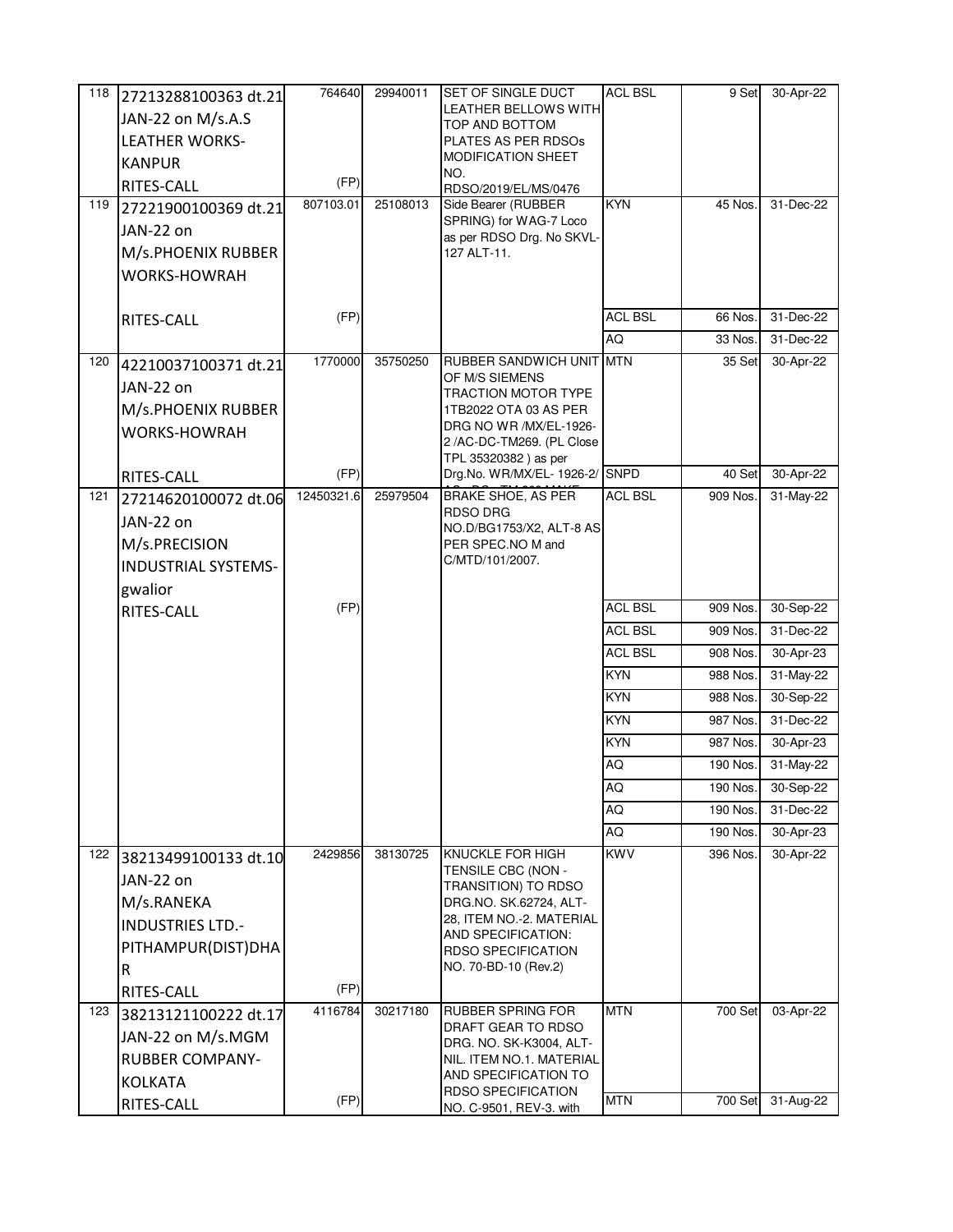| 124 | 27213706100226 dt.17     | 4628048.5  | 23733330 | <b>CABLE HEAD</b>                                       | <b>ACL BSL</b> | 11 Set    | 30-Apr-22 |
|-----|--------------------------|------------|----------|---------------------------------------------------------|----------------|-----------|-----------|
|     | JAN-22 on M/s.SAFE       |            |          | TERMINATION SYSTEM                                      |                |           |           |
|     | SYSTEM (I) PRIVATE       |            |          | <b>WITH VERTICAL</b><br>RECEPTACLE FOR 25 KV            |                |           |           |
|     | LIMITED-NEW DELHI        |            |          | AC LOCOMOTIVE                                           |                |           |           |
|     |                          |            |          | TRANSFORMER HAVING                                      |                |           |           |
|     |                          | (FP)       |          | 120 SQ.mm, 45KV XLPE<br>COPPER CABLE ITEM NO.           | <b>ACL BSL</b> | 11 Set    | 30-Sep-22 |
|     | RITES-CALL               |            |          | 01 TO 13 AND 15 TO 21 IN                                | AQ             | 1 Set     | 30-Apr-22 |
| 125 |                          | 1731162.66 | 29161022 | <u>A SFT AS PFR RDSO.</u><br>WIPER MOTOR                | <b>KYN</b>     | 77 Nos.   | 31-Jul-22 |
|     | 27213484100236 dt.17     |            |          | COMPLETE LH for 3                                       |                |           |           |
|     | JAN-22 on                |            |          | PHASE LOCO AS PER                                       |                |           |           |
|     | M/s.TRINITY HOUSE        |            |          | CLW SPECN. NO.                                          |                |           |           |
|     | (INDIA) PVT. LTD.-       |            |          | CLW/MS/3/050 ALT-5 and<br>CLW DRG. NO. 1209.07-         |                |           |           |
|     | <b>MUMBAI</b>            |            |          | 303.019. Accepted offer:                                |                |           |           |
|     | RITES-CALL               | (FP)       |          | <b>ELGI MAKE WIPER</b>                                  | <b>ACL BSL</b> | 34 Nos.   | 31-Jul-22 |
| 126 | 27213240100273 dt.19     | 2128616.16 | 29440014 | <b>ALUMINIUM IMPELLER</b>                               | <b>ACL BSL</b> | 15 Nos.   | 30-Apr-23 |
|     | JAN-22 on M/s.AIR        |            |          | FOR OIL COOLING<br>BLOWER UNIT.                         |                |           |           |
|     | <b>CONTROL AND</b>       |            |          | CENTRIFUGAL DESIGNED                                    |                |           |           |
|     | <b>CHEMICAL ENGG CO</b>  |            |          | FOR 3-PHASE LOCO                                        |                |           |           |
|     | LTD-AHMEDABAD            |            |          | MOTIVE AS PER CLW<br>SPECN. NO.                         |                |           |           |
|     |                          |            |          | CLW/ES/3/0647 ALT-E.                                    |                |           |           |
|     | RITES-CALL               | (FP)       |          | <b>HSN 8414</b>                                         | AQ             | 7 Nos.    | 30-Nov-22 |
| 127 | 27221900100370 dt.21     | 538068.67  | 25108013 | Side Bearer (RUBBER                                     | <b>KYN</b>     | 30 Nos.   | 31-Dec-22 |
|     | JAN-22 on                |            |          | SPRING) for WAG-7 Loco                                  |                |           |           |
|     |                          |            |          | as per RDSO Drg. No SKVL-<br>127 ALT-11.                |                |           |           |
|     | M/s.BASANT RUBBER        |            |          |                                                         |                |           |           |
|     | <b>FACTORY PVT LTD-</b>  |            |          |                                                         |                |           |           |
|     | <b>MUMBAI</b>            | (FP)       |          |                                                         | <b>ACL BSL</b> |           | 31-Dec-22 |
|     | RITES-CALL               |            |          |                                                         | AQ             | 44 Nos.   | 31-Dec-22 |
|     |                          |            |          |                                                         |                | 22 Nos.   |           |
| 128 | 41211649100482 dt.31     | 808536     | 41077660 | <b>FLEXIBLE MICA SHEET</b><br>[MP- 60 - FCZ] SIZE 0.25  | <b>TMW</b>     | 571 Nos.  | 30-Apr-22 |
|     | JAN-22 on M/s.RUBY       |            |          | MM THICK X 910 MM WIDE                                  |                |           |           |
|     | MICA COMPANY             |            |          | X 910 MM LONG                                           |                |           |           |
|     | LIMITED-GIRIDIH          |            |          | CONFORMING TO SPEC.<br>INo. AO-268 ALT-2 . NOTE:-       |                |           |           |
|     |                          |            |          | <b>SCATTERED DELIVERY</b>                               |                |           |           |
|     | RITES-CALL               | (FP)       |          | PERIOD 3 TIMES.                                         |                |           |           |
| 129 | 41212013100484 dt.31     | 2254232.12 | 40202847 | Polyimide covered copper                                | <b>TMW</b>     | 1679 Kgs. | 30-Nov-22 |
|     | JAN-22 on M/s.VENUS      |            |          | conductor for power coil of<br>4601AZ armature, bare    |                |           |           |
|     | <b>ELECTRONICS AND</b>   |            |          | copper conductor size 6.35                              |                |           |           |
|     | <b>CONTROLS PVT LTD-</b> |            |          | plus/minus 0.07 mm x 3.05                               |                |           |           |
|     | <b>MUMBAI</b>            |            |          | plus/minus 0.03 mm and<br>corner radius 0.8 plus/minus  |                |           |           |
|     |                          |            |          | 0.2 mm, dimension ov                                    |                |           |           |
|     | RITES-CALL               | (FP)       |          |                                                         |                |           |           |
| 130 | 41212013100485 dt.31     | 930654.2   | 40202847 | Polyimide covered copper                                | <b>TMW</b>     | 700 Kgs.  | 30-Nov-22 |
|     | JAN-22 on                |            |          | conductor for power coil of                             |                |           |           |
|     | M/s.SLIMLITES            |            |          | 4601AZ armature, bare                                   |                |           |           |
|     |                          |            |          | copper conductor size 6.35<br>plus/minus 0.07 mm x 3.05 |                |           |           |
|     | ELECTRICALS PVT. LTD.    |            |          | plus/minus 0.03 mm and                                  |                |           |           |
|     | <b>DAMAN</b>             |            |          | corner radius 0.8 plus/minus                            |                |           |           |
|     | RITES-CALL               | (FP)       |          | 0.2 mm, dimension ov                                    |                |           |           |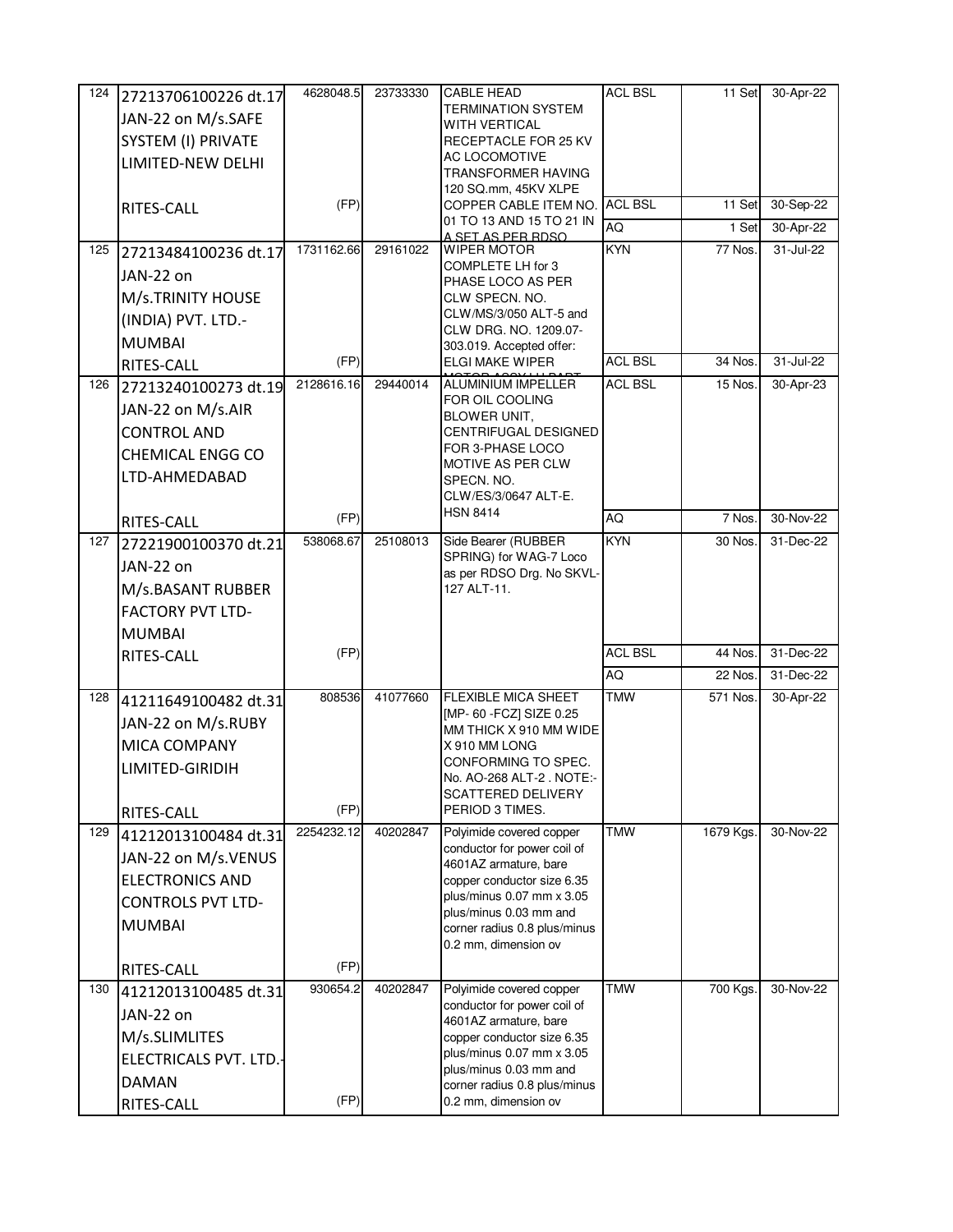| 131 | 79212373100001 dt.03        | 4305179.58 | 79560003 | Gold Plated Silver Medal with CRD                         |                | 2614 Nos.  | 30-Apr-22 |
|-----|-----------------------------|------------|----------|-----------------------------------------------------------|----------------|------------|-----------|
|     | JAN-22 on M/s.G.C.          |            |          | silver purity 990.00 as per IS<br>2112:2014 embossed with |                |            |           |
|     | DEY GEMS AND                |            |          | I.R. logo on one side and                                 |                |            |           |
|     | JEWELLERS-KOLKATA           |            |          | Central Railway logo on the                               |                |            |           |
|     |                             |            |          | other side as per                                         |                |            |           |
|     | RITES-CALL                  | (FP)       |          | specification (copy<br>enclosed). The medal sh            |                |            |           |
| 132 | 27212416100030 dt.04        | 801220     | 25860010 | Master Controller for WAG-5 KYN                           |                | 1 Nos.     | 30-Sep-22 |
|     | JAN-22 on M/s.THE           |            |          | Loco to CLW Drg. No.                                      |                |            |           |
|     | <b>ASIAN PLASTIC CO.-</b>   |            |          | 0TWD.241.115, ALT-6 (with<br>part Drgs.) Accepted offer:  |                |            |           |
|     |                             |            |          | Master Controller for WAG-5                               |                |            |           |
|     | <b>HOWRAH</b>               |            |          | Loco to CLW Drg. No:                                      |                |            |           |
|     |                             | (FP)       |          | 1TWD.241.115, ALT-11 with                                 | AQ             | 1 Nos.     | 30-Sep-22 |
|     | RITES-CALL                  |            |          | two part Drgs. No: 2TW                                    | <b>ACL BSL</b> | 12 Nos.    | 30-Sep-22 |
| 133 |                             | 1474976.4  | 25140103 | <b>SET OF BRAKE GEAR</b>                                  | <b>ACL BSL</b> | 5 Set      | 31-May-22 |
|     | 27211914100149 dt.11        |            |          | PART WAG-7 LOCO                                           |                |            |           |
|     | JAN-22 on                   |            |          | <b>BOGIE COMPRISING 20</b>                                |                |            |           |
|     | M/s.D.R.STEEL AND           |            |          | ITEMS 188 NOS AS PER<br>SK. NO.                           |                |            |           |
|     | <b>INDUSTRIES PVT LTD.-</b> |            |          | BSL/ELW/SK.NO.9113, ALT-                                  |                |            |           |
|     | <b>KOLKATA</b>              |            |          | 9                                                         |                |            |           |
|     | RITES-CALL                  | (FP)       |          |                                                           |                |            |           |
| 134 | 70211153100159 dt.11        | 648315.85  | 73362104 | Bulb Type Split Cotter, Size:<br>4 x 12 x 170 mm to RDSO  | <b>MTN</b>     | 45008 Nos. | 11-Apr-22 |
|     | JAN-22 on M/s.THE           |            |          | SKETCH-98052 Alt-Nil, Item                                |                |            |           |
|     | <b>STANDARD SPRING</b>      |            |          | No. 1.                                                    |                |            |           |
|     | MFG. CO.-KOLKATA            |            |          |                                                           |                |            |           |
|     |                             |            |          |                                                           |                |            |           |
|     | RITES-CALL                  | (FP)       |          |                                                           | <b>MTN</b>     | 65825 Nos. | 30-May-22 |
|     |                             |            |          |                                                           | <b>SNPD</b>    | 14705 Nos. | 11-Apr-22 |
|     |                             |            |          |                                                           | <b>SNPD</b>    | 12855 Nos. | 30-May-22 |
| 135 | 27213415100217 dt.13        | 1199588    | 23964248 | SERVO MOTOR ASSLY.<br>TYPE TCP-3421.25. 2M to             | <b>KYN</b>     | 20 Nos.    | 31-Jul-22 |
|     | JAN-22 on                   |            |          | CLW DRG. NO.                                              |                |            |           |
|     | M/s.ORIENTAL FIBRE          |            |          | 2TWD.112.025 ALT-6 WITH                                   |                |            |           |
|     | <b>AND ENGINEERING</b>      |            |          | PART DRGS.                                                |                |            |           |
|     | INDUSTRIES-KOLKATA          |            |          |                                                           |                |            |           |
|     |                             |            |          |                                                           |                |            |           |
|     | RITES-CALL                  | (FP)       |          |                                                           | <b>ACL BSL</b> | 193 Nos.   | 31-Jul-22 |
|     |                             |            |          |                                                           | AQ             | 8 Nos.     | 31-Jul-22 |
| 136 | 38211811100221 dt.17        | 9740546    | 30316121 | <b>NON ASBESTOS BASED</b><br>"K" TYPE HIGH FRICTION       | <b>MTN</b>     | 6084 Nos.  | 28-Feb-23 |
|     | JAN-22 on                   |            |          | COMPOSITION BRAKE                                         |                |            |           |
|     | M/s.ESCORTS LIMITED-        |            |          | BLOCKS TO DRG. NO.                                        |                |            |           |
|     | <b>FARIDABAD</b>            |            |          | RDSO SK-98066 ALT-6.<br><b>MATERIAL AND</b>               |                |            |           |
|     | RITES-CALL                  | (FP)       |          | SPECIFICATION: RDSO                                       | <b>WB</b>      | 38536 Nos. | 28-Feb-23 |
| 137 | 27211827100238 dt.17        | 791780     | 25148722 | SET OF Mn. WEAR<br>PLATES/LINERS/BOSS                     | <b>ACL BSL</b> | 5 Set      | 15-Apr-22 |
|     | JAN-22 on                   |            |          | FOR WAP-1 LOCOS,                                          |                |            |           |
|     | M/s.MELBROW                 |            |          | Comprising of 8 items 168                                 |                |            |           |
|     | <b>ENGINEERING WORKS</b>    |            |          | nos.AS PER sketch                                         |                |            |           |
|     | PVT. LTD.-KOLKATA           |            |          | no.ELW/BSL/SK. NO.7017<br>ALT 7.(Raw materials for the    |                |            |           |
|     |                             |            |          | liners shall be procured from                             |                |            |           |
|     | RITES-CALL                  | (FP)       |          | SAIL/TISCO/JINDAL only                                    | <b>ACL BSL</b> | 6 Set      | 30-Jun-22 |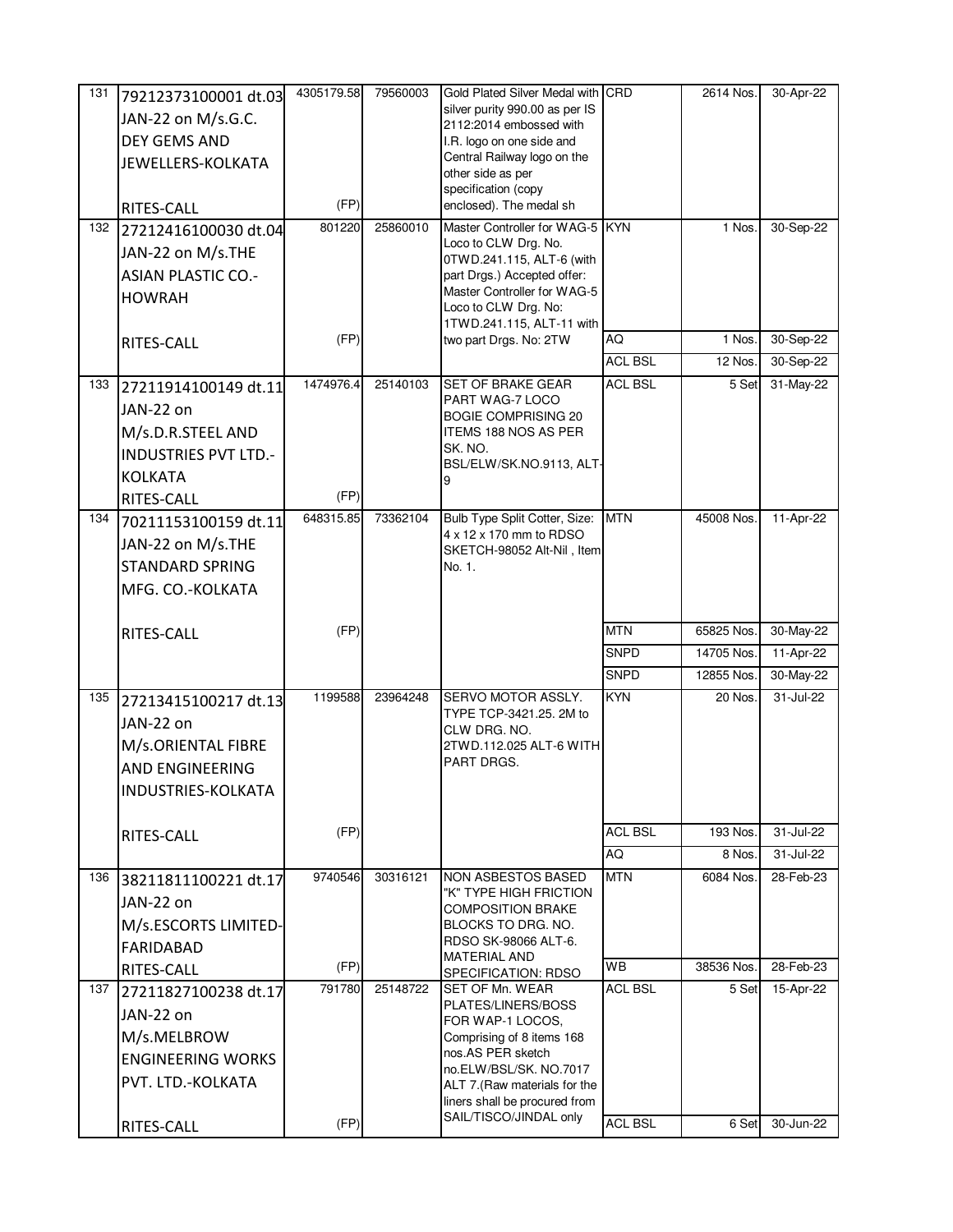| 138 | 27213671100241 dt.17       | 791131     | 29230070 | <b>COUPLING STOOCHI</b>                                    | AQ              | 23 Nos.    | 30-Jun-22 |
|-----|----------------------------|------------|----------|------------------------------------------------------------|-----------------|------------|-----------|
|     | JAN-22 on M/s.RITRA        |            |          | COUPLING COOLING AS<br>PER ABB ID NO. 3EHW                 |                 |            |           |
|     | <b>TECHNOLOGIES LLP-</b>   |            |          | 370005 R 0002 FOR THE                                      |                 |            |           |
|     | <b>BHOPAL</b>              |            |          | TRACTION CONVERTER                                         |                 |            |           |
|     |                            |            |          | OF WAG-9 LOCOMOTIVE                                        |                 |            |           |
|     | RITES-CALL                 | (FP)       |          |                                                            |                 |            |           |
| 139 | 27213618100270 dt.19       | 4450960    | 29480012 | Filter Assly. for Traction<br>Motor Ventilation as per CLW | <b>ACL BSL</b>  | 23 Nos.    | 30-Jun-22 |
|     | JAN-22 on                  |            |          | Specn. No. CLW/MS/3/012,                                   |                 |            |           |
|     | M/s.VIKRANT                |            |          | Part I, II, III, Alt-5 and CLW                             |                 |            |           |
|     | <b>ENGINEERING WORKS-</b>  |            |          | Drg. No. 1209.11-135.122<br>Alt-2, ABB Drg. No. IA 111-    |                 |            |           |
|     | <b>KOLKATA</b>             |            |          | 00002, Alt-4.                                              |                 |            |           |
|     | RITES-CALL                 | (FP)       |          |                                                            | <b>ACL BSL</b>  | 23 Nos.    | 30-Sep-22 |
| 140 | 27211129100493 dt.31       | 1233774.96 | 29041041 | SET OF HELICAL SPRING<br>FOR WAG-9HC AS PER                | <b>AQ</b>       | 2 Set      | 31-May-22 |
|     | JAN-22 on                  |            |          | SPEC NO                                                    |                 |            |           |
|     | M/s.FRONTIER               |            |          | CLW/MS/3/SPEC/ELDO                                         |                 |            |           |
|     | <b>SPRINGS LIMITED-</b>    |            |          | Bogie/004 ALT-1 ONE SET<br>COMPRISING OF 04                |                 |            |           |
|     | <b>KANPUR DEHAT</b>        |            |          | ITEMS IN 64 NOS.                                           |                 |            |           |
|     | RITES-CALL                 | (FP)       |          |                                                            |                 |            |           |
| 141 | 38213369100321 dt.20       | 799568     | 33500447 | Yaw Damper to RCF Drg.                                     | <b>LTT</b>      | 39 Nos.    | 21-Apr-22 |
|     | JAN-22 on                  |            |          | No. LW05103 Alt-f<br>Confirming to RDSO                    |                 |            |           |
|     | M/s.ESCORTS LIMITED-       |            |          | Specification No. RDSO/CG-                                 |                 |            |           |
|     | FARIDABAD                  |            |          | 18005 Rev-Nil . This item is<br>restricted for procurement |                 |            |           |
|     | RITES-CALL                 | (FP)       |          | from RDSO approved source                                  | LTT             | 38 Nos.    | 31-Aug-22 |
| 142 | 36211848100372 dt.24       | 1063109.2  | 46231055 | Galvanised ERW Steel Large                                 | <b>WAGON/BS</b> | 2140 MTR   | 31-May-22 |
|     | JAN-22 on M/s.INDUS        |            |          | Bracket Tube (dia 40/49mm)<br>as per RDSO Specification.   | IL              |            |           |
|     | <b>TUBES LIMITED-</b>      |            |          | No. ETI/OHE/11(5/89) &                                     |                 |            |           |
|     | <b>GAUTAM BUDH</b>         |            |          | ETI/OHE/13(4/84) with A &<br>C Slip No. 1 to 3. Make: ITL. |                 |            |           |
|     |                            |            |          |                                                            |                 |            |           |
|     | <b>NAGAR</b>               |            |          |                                                            |                 |            |           |
|     | RITES-CALL                 | (FP)       |          |                                                            |                 |            |           |
| 143 | 27224726800425 dt.27       | 10304844.5 | 29105183 | SPHERIBLOC FOR WAP-5 ACL BSL                               |                 | 18 Set     | 31-Mar-22 |
|     | JAN-22 on                  |            |          | TO RDSO SPECN NO.<br>RDSO/2007/EL/SPEC/0051,               |                 |            |           |
|     | M/s.Principal Chief        |            |          | (REV.2). EACH SET IS A                                     |                 |            |           |
|     | Materials Manager,         |            |          | LOCO SET CONSISTING                                        |                 |            |           |
|     | CLW, Chittaranjan          |            |          | OF 03 ITEMS 36 NOS.<br>(1) SPHERIBLOC FOR                  |                 |            |           |
|     | RITES-CALL                 | (FP)       |          | AXLEGUIDE AS PER DRG                                       |                 |            |           |
| 144 | 38214310100428 dt.27       | 2798370    | 33503000 | Rubber Spring to RCF Drg.                                  | <b>MTN</b>      | 700 Nos.   | 30-Jun-22 |
|     | JAN-22 on M/s.ARYAN        |            |          | No. LW05120, Alt-Nil and<br>Conforming to Spec. No. TS     |                 |            |           |
|     | <b>EXPORTERS (P) LTD.-</b> |            |          | 17.531.100.03 & TS                                         |                 |            |           |
|     | <b>LUCKNOW</b>             |            |          | 17.617.100.02 & MDTS-148                                   |                 |            |           |
|     |                            |            |          | Rev-1 and MDTS-122 Rev-<br>03.                             |                 |            |           |
|     | RITES-CALL                 | (FP)       |          |                                                            | <b>MTN</b>      | 695 Nos.   | 30-Nov-22 |
| 145 | 81212302100487 dt.31       | 758900.1   | 83055563 | <b>3 QUIRES REGISTER</b>                                   | <b>STY</b>      | 10884 Nos. | 31-Jul-22 |
|     | JAN-22 on                  |            |          | (HARD BOUND) SIZE<br>229MM X 324 MM (C 4) AS               |                 |            |           |
|     | M/s.TRADEWELL-             |            |          | PER IS 5195/1969,                                          |                 |            |           |
|     | <b>MUMBAI</b>              | (FP)       |          | <b>CREAMWOVE PAPER OF</b><br>MINIMUM 60 GSM AS PER         | <b>KWV</b>      |            |           |